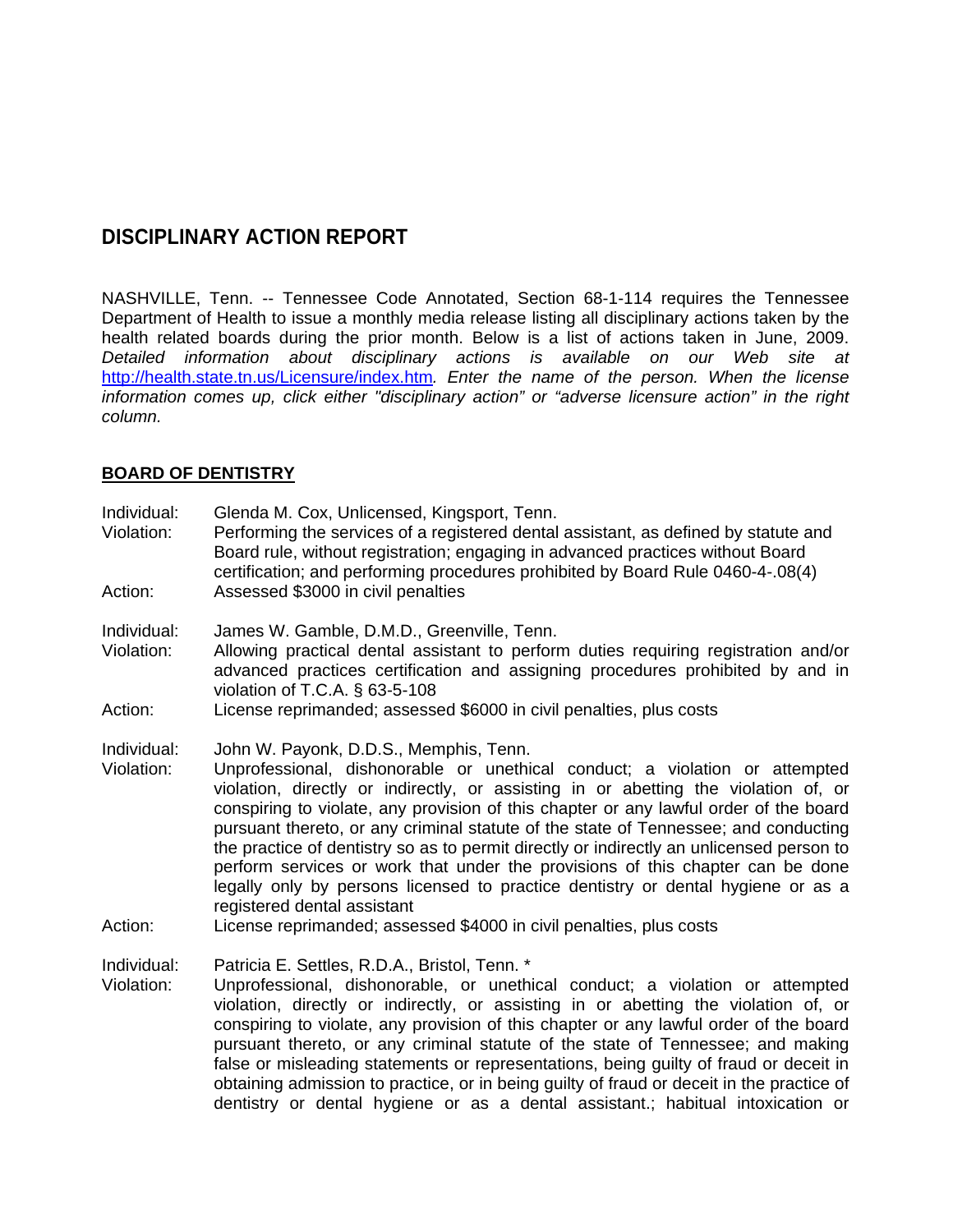personal misuse of any drugs or the use of intoxicating liquors, narcotics, controlled substances or other drugs or stimulants, such as, but not limited to, nitrous oxide sedation, in such a manner as to adversely affect the person's ability to practice dentistry, dental hygiene or as a registered dental assistant; and dispensing, prescribing or otherwise distributing any controlled substance or other drug to any person in violation of any laws of the state or of the United States

Action: License placed on probation for no less than five years, must meet certain terms and conditions; and assessed \$2500 in civil penalties, plus costs

*\*This practitioner was disciplined on May 7, 2009, and the information was not furnished in time for last month's news release.* 

#### **BOARD OF EMERGENCY MEDICAL SERVCES**

- Licensee: Abundant Care Ambulance Service, Memphis, Tenn.
- Violation: Performing or attempting emergency care techniques or procedures without proper permission, license, certification, training, medical direction, or otherwise engaging in unethical practices or conduct; making false statements or representations, being guilty of fraud or deceit in obtaining authorization; making false or materially incorrect or inconsistent entries in any patient records or in the records of any ambulance service, health care facility, school, institution or other work place location; failure of the owner or provider of any ambulance or emergency medical service to ensure compliance by such service and its personnel with the provisions of this part and all regulations promulgated hereunder; no person, either as owner, agent or otherwise, shall furnish, operate, conduct, maintain, advertise or otherwise engage in or profess to engage in the business or service of transporting patients upon the streets, highways or airways within the state, or the provision of emergency medical services in the state, unless such person complies with the provision of this part and regulation pursuant to this part; engaging in acts of dishonesty which relate to the practice of emergency medical care; engaging in the delivery of emergency medical services on a revoked, suspended, expired, or inactive license, or beyond the scope of a modified or conditional license; and willfully failing to file a report or record required by state or federal law, or willfully impeding or obstructing such filing, or inducing another person or licensee to do so Action: License placed on probation for two years; assessed \$900 in civil penalties Licensee: James D. Broyles, EMT, Talbott, Tenn.
- Violation: Performing or attempting emergency care techniques or procedures without proper permission, license, certification, training, medical direction, or otherwise engaging in unethical practices or conduct; abandoning or neglecting a patient requiring emergency care, following assumption of duty; gross malpractice or negligence, or a pattern of continued or repeated malpractice, ignorance, negligence or incompetence in the provision of emergency care; and in violation of T.C.A § 68- 140-509(a)
- Action: License placed on probation for one year; and assessed \$100 in civil penalties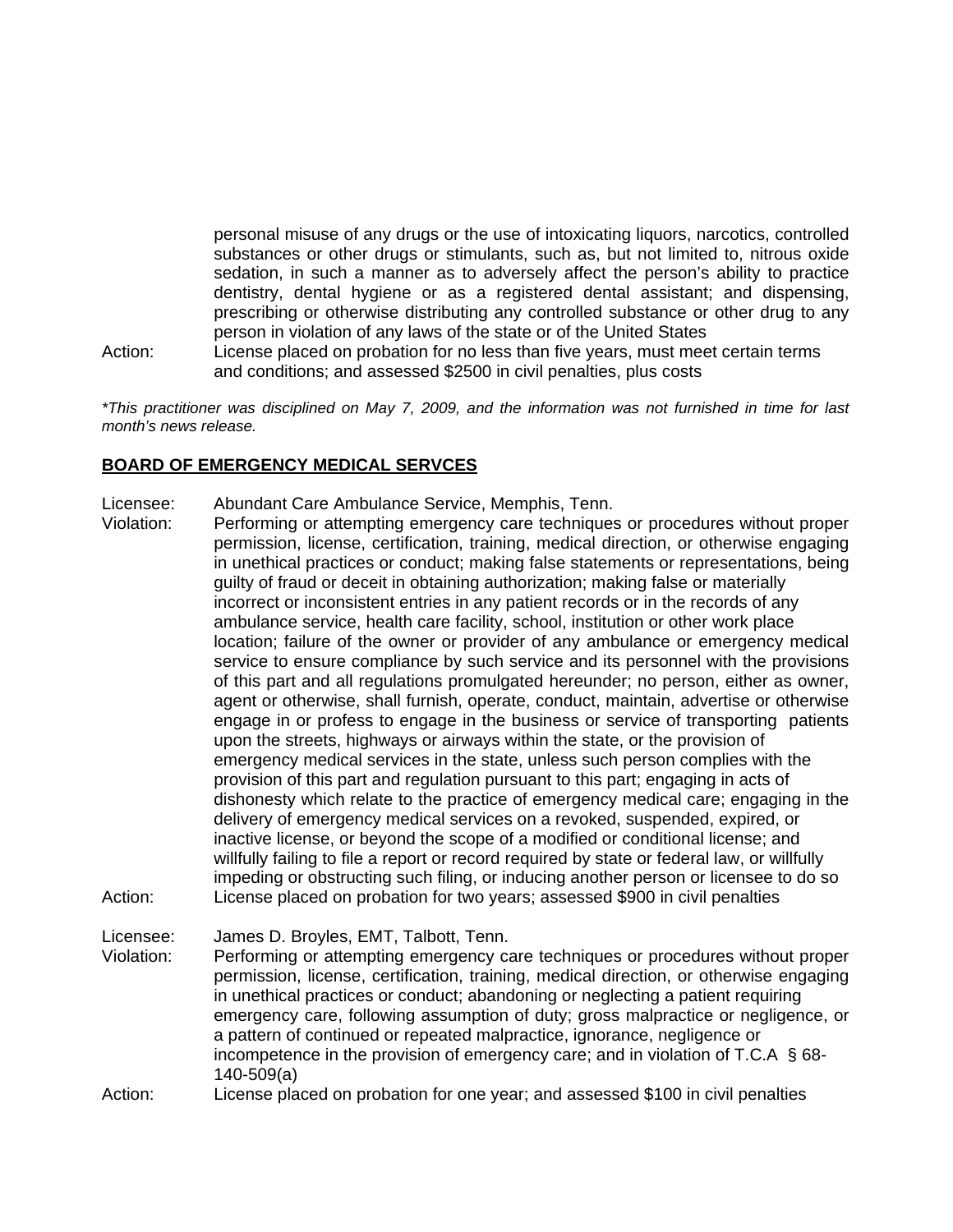| Licensee:<br>Violation:<br>Action: | Frank M. Carter Jr., EMT-IV, Antioch, Tenn.<br>Violation or attempted violation of assisting in or abetting the violation of or<br>conspiring to violate, any provisions of this part, and any regulation of the board;<br>and habitual intoxication or personal misuse of any drugs or the use of intoxicating<br>liquors, narcotics, controlled substances or other drugs or stimulants in such a<br>manner as to adversely affect the delivery, performance or activities in the care of<br>the patients requiring medical care<br>License revoked                                                                                                                                                                                                                                                                                                                                                                                                                                         |
|------------------------------------|-----------------------------------------------------------------------------------------------------------------------------------------------------------------------------------------------------------------------------------------------------------------------------------------------------------------------------------------------------------------------------------------------------------------------------------------------------------------------------------------------------------------------------------------------------------------------------------------------------------------------------------------------------------------------------------------------------------------------------------------------------------------------------------------------------------------------------------------------------------------------------------------------------------------------------------------------------------------------------------------------|
|                                    |                                                                                                                                                                                                                                                                                                                                                                                                                                                                                                                                                                                                                                                                                                                                                                                                                                                                                                                                                                                               |
| Licensee:<br>Violation:            | Jerry Lee Craig, First Responder, Bluff City, Tenn.<br>Violation or attempted violation of assisting in or abetting the violation of or<br>conspiring to violate, any provisions of this part, and any regulation of the board;<br>and criminal statute of this state or the United States which involved moral turpitude<br>or reflects upon the person's ability to fulfill such person's responsibility under this<br>part                                                                                                                                                                                                                                                                                                                                                                                                                                                                                                                                                                 |
| Action:                            | License revoked                                                                                                                                                                                                                                                                                                                                                                                                                                                                                                                                                                                                                                                                                                                                                                                                                                                                                                                                                                               |
| Licensee:<br>Violation:<br>Action: | Billy Arnold Essary III, EMT-IV, Dyersburg, Tenn.<br>Violation or attempted violation of assisting in or abetting the violation of or<br>conspiring to violate, any provisions of this part, and any regulation of the board;<br>and criminal statute of this state or the United States which involved moral turpitude<br>or reflects upon the person's ability to fulfill such person's responsibility under this<br>part; habitual intoxication or personal misuse of any drugs or the use of intoxicating<br>liquors, narcotics, controlled substances or other drugs or stimulants in such a<br>manner as to adversely affect the delivery, performance or activities in the care of<br>the patients requiring medical care; unauthorized use or removal of narcotics,<br>drugs, supplies or equipment from any ambulance, health care facility, school,<br>institution or other work place location; and in violation of Tenn. Comp. R & Regs.<br>Rule 1200-12-1-.17<br>License revoked |
| Licensee:<br>Violation:            | Joshua L. Ferguson, EMT-P, Hornsby, Tenn.<br>Guilty of performing or attempting emergency care techniques or procedures<br>without proper permission, license, certification, training, medical direction, or<br>otherwise engaging in unethical practices or conduct                                                                                                                                                                                                                                                                                                                                                                                                                                                                                                                                                                                                                                                                                                                         |
| Action:                            | License reprimanded                                                                                                                                                                                                                                                                                                                                                                                                                                                                                                                                                                                                                                                                                                                                                                                                                                                                                                                                                                           |
| Licensee:<br>Violation:            | Christie Leigh Fralix, EMT-P, Pulaski, Tenn.<br>Violation or attempted violation of assisting in or abetting the violation of or<br>conspiring to violate, any provisions of this part, and any regulation of the board;<br>and habitual intoxication or personal misuse of any drugs or the use of intoxicating<br>liquors, narcotics, controlled substances or other drugs or stimulants in such a<br>manner as to adversely affect the delivery, performance or activities in the care of<br>the patients requiring medical care                                                                                                                                                                                                                                                                                                                                                                                                                                                           |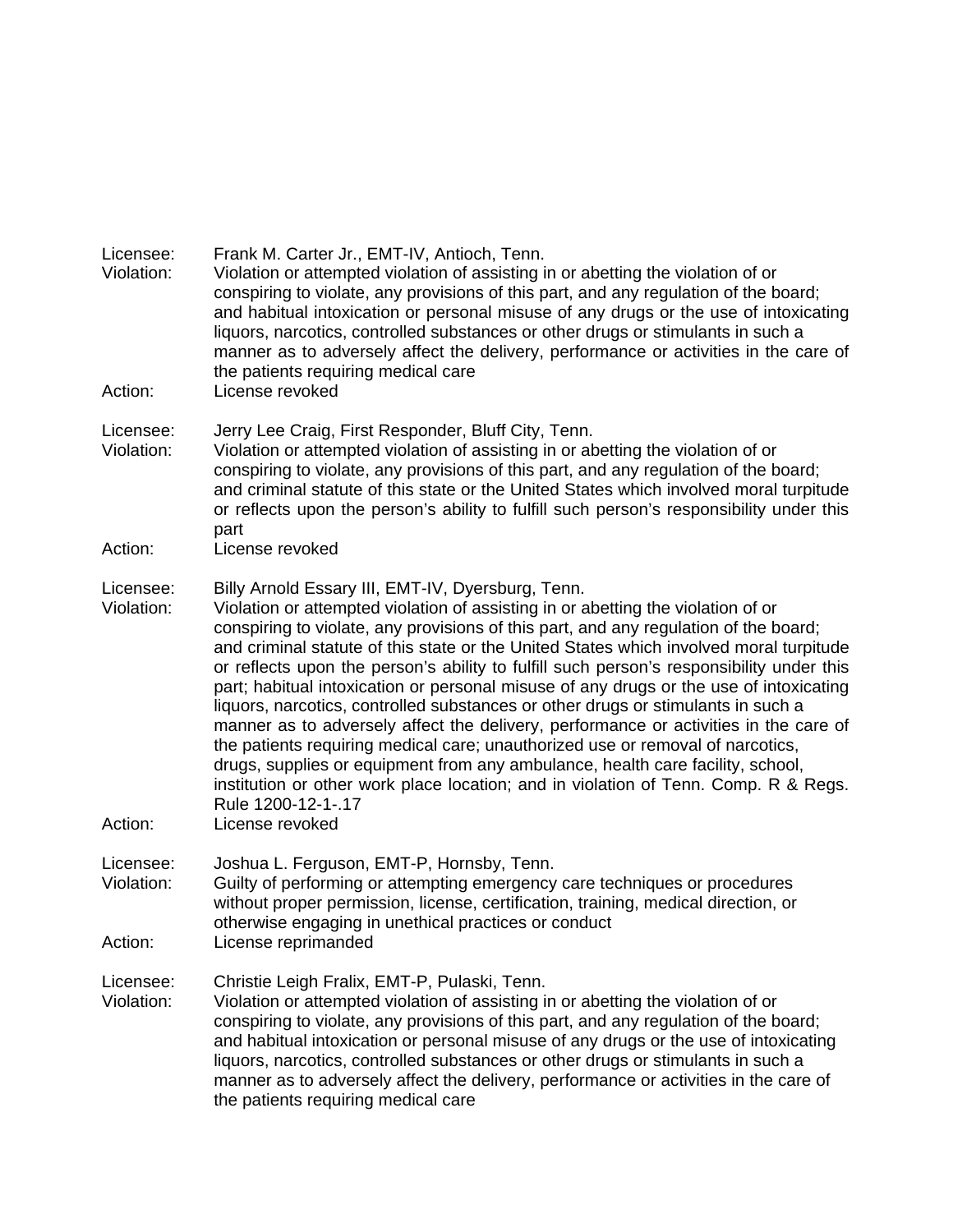| Action:                            | License revoked                                                                                                                                                                                                                                                                                                                                                                                                                                                                                                                                                                                                                                                                    |
|------------------------------------|------------------------------------------------------------------------------------------------------------------------------------------------------------------------------------------------------------------------------------------------------------------------------------------------------------------------------------------------------------------------------------------------------------------------------------------------------------------------------------------------------------------------------------------------------------------------------------------------------------------------------------------------------------------------------------|
| Licensee:<br>Violation:<br>Action: | Kelly A French, EMT-B, Sevierville, Tenn.<br>Violation or attempted violation of assisting in or abetting the violation of or<br>conspiring to violate any regulation of the board; performing or attempting<br>emergency care techniques or procedures without proper permission, license,<br>certification, training, medical direction, or otherwise engaging in unethical<br>practices or conduct; and gross malpractice or negligence, or a pattern of<br>continued or repeated malpractice, ignorance, negligence or incompetence in the<br>provision of emergency care<br>License suspended for two years; and assessed \$150 in civil penalties                            |
| Licensee:<br>Violation:<br>Acton:  | Amanda R. Mullins, EMT- P, Oakland, Tenn.<br>Violation or attempted violation of assisting in or abetting the violation of or<br>conspiring to violate, any order issued pursuant to this part<br>License revoked                                                                                                                                                                                                                                                                                                                                                                                                                                                                  |
| Licensee:<br>Violation:<br>Action: | Norman Ressler, EMT-P, Clarksville, Tenn.<br>Violation or attempted violation of assisting in or abetting the violation of or<br>conspiring to violate, any provisions of this part; and habitual intoxication or<br>personal misuse of any drugs or the use of intoxicating liquors, narcotics, controlled<br>substances or other drugs or stimulants in such a manner as to adversely affect the<br>delivery, performance or activities in the care of the patients requiring medical care;<br>and engaging in acts of dishonesty which relate to the practice of emergency<br>medical care<br>License placed on probation for two years to run concurrent contract currently in |
| Licensee:<br>Violation:            | place with the Tennessee Professional Assistance Program<br>Nickolas Orion Van Wyhe, EMT-IV, Collierville, Tenn.<br>Violation or attempted violation of assisting in or abetting the violation of or                                                                                                                                                                                                                                                                                                                                                                                                                                                                               |
|                                    | conspiring to violate, any rule or regulation of the board; and habitual intoxication or<br>personal misuse of any drugs or the use of intoxicating liquors, narcotics, controlled<br>substances or other drugs or stimulants in such a manner as to adversely affect the<br>delivery, performance or activities in the care of the patients requiring medical care;<br>and engaging in acts of dishonesty which relate to the practice of emergency<br>medical care                                                                                                                                                                                                               |
| Action:                            | License revoked                                                                                                                                                                                                                                                                                                                                                                                                                                                                                                                                                                                                                                                                    |

## **BOARD OF MEDICAL EXAMINERS**

Licensee: Alex A. S. Fider, M.D., Murfreesboro, Tenn. \*<br>Violation: Unprofessional, dishonorable or unethical c

Unprofessional, dishonorable or unethical conducts; and conviction of a felony, conviction of any offense under state or federal drug laws, or conviction of any offense involving moral turpitude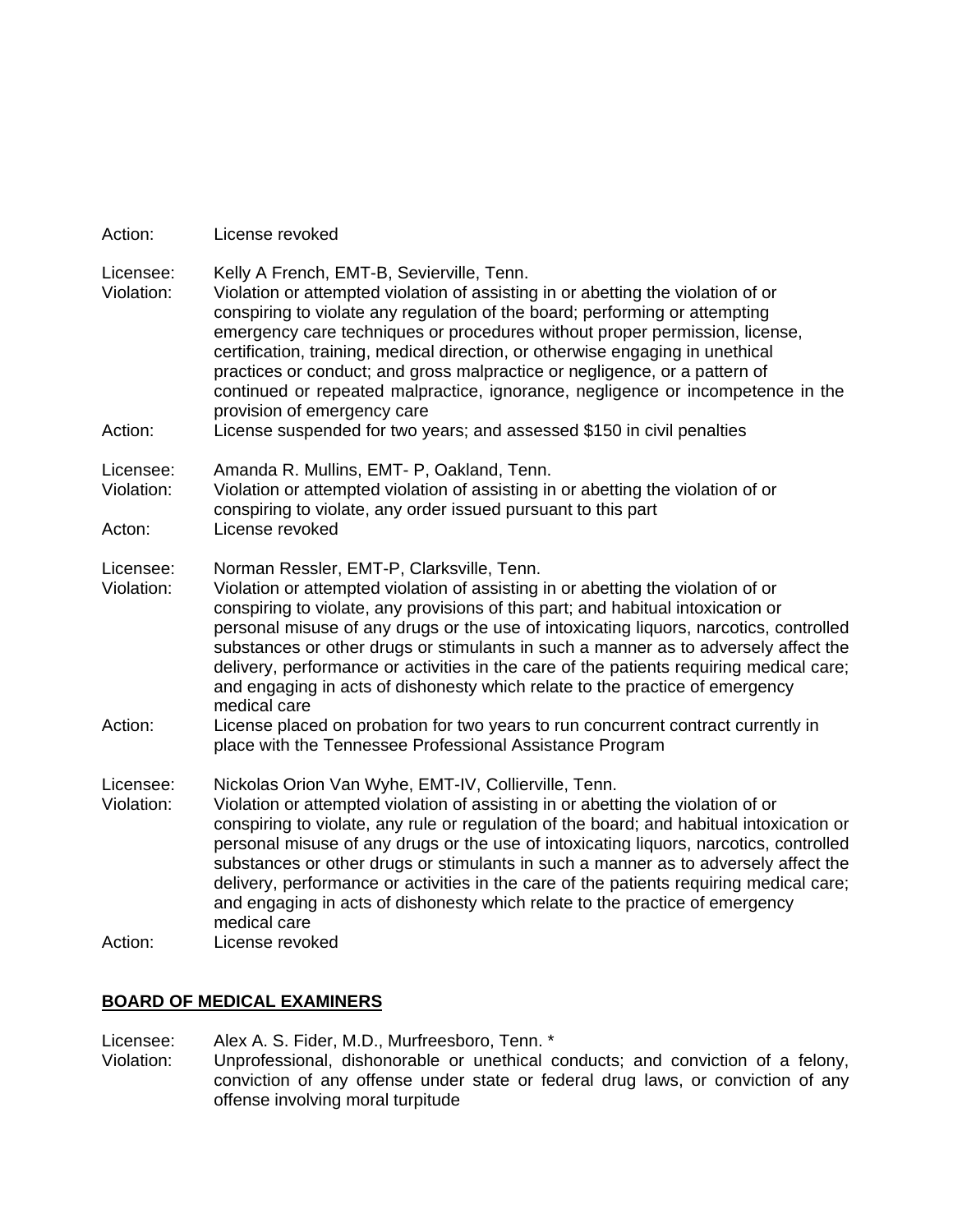Action: License placed on probation for three years; must meet certain terms and conditions; and assessed \$1000 in civil penalties, plus costs

*\*This practitioner was disciplined on May 20, 2009, and the information was not furnished in time for last month's news release.* 

Licensee: Agustin V. Vitualla, M.D., Camden, Tenn.

- Violation: Unprofessional, dishonorable, or unethical conduct; and whenever dispensing takes place, appropriate records shall be maintained. A separate log must be maintained for controlled substances dispensing
- Action: License reprimanded; must meet certain terms and conditions; and assessed costs

#### **BOARD OF NURSING**

- Licensee: Michelle Babcock, R.N., Carthage, Tenn.
- Violation: Unfit or incompetent by reason of negligence, habits or other cause; addicted to alcohol or drugs to the degree of interfering with nursing duties; unprofessional conduct; making false or materially incorrect, inconsistent or unintelligible entries in any patient records or in the records of any health care facility, school, institution or other work place location pertaining to the obtaining, possessing or administration of any controlled substances as defined in the Federal Controlled Substance Act; unauthorized use or removal of narcotics, drugs, supplies or equipment from any health care facility, school, institution, or other work place location; and engaging in acts of dishonesty which relate to the practice of nursing
- Action: License suspended; must meet certain terms and conditions
- Licensee: Elizabeth Kay Bailey (Tucker), R.N., Friendship, Tenn. Unprofessional conduct; has violated or attempted to violate, directly or indirectly, or assisted in or abetted the violation of, or conspired to violate, any provision of this chapter or any lawful order of the board issued pursuant thereto Action: License revoked; assessed \$2000 in civil penalties, plus costs

Licensee: April E. Banfield, R.N., Lebanon, Tenn.

Violation: Unfit or incompetent by reason of negligence, habits or other cause; unprofessional conduct; making false or materially incorrect, inconsistent or unintelligible entries in any patient records or in the records or in the records of any health care facility, school, institution or other work place location pertaining to the obtaining, possessing or administration of any controlled substances as defined in the Federal Controlled Substance Act; unauthorized use or removal of narcotics, drugs, supplies or equipment from any health care facility, school, institution, or other work place location; use of intoxicating beverage or the illegal use of any narcotic or dangerous drug while on duty in any health care facility, school, institution, or other work place location; and being under the influence of alcoholic beverages, or under the influence of drugs which impair judgment while on duty in any health care facility, school, institution or other work place location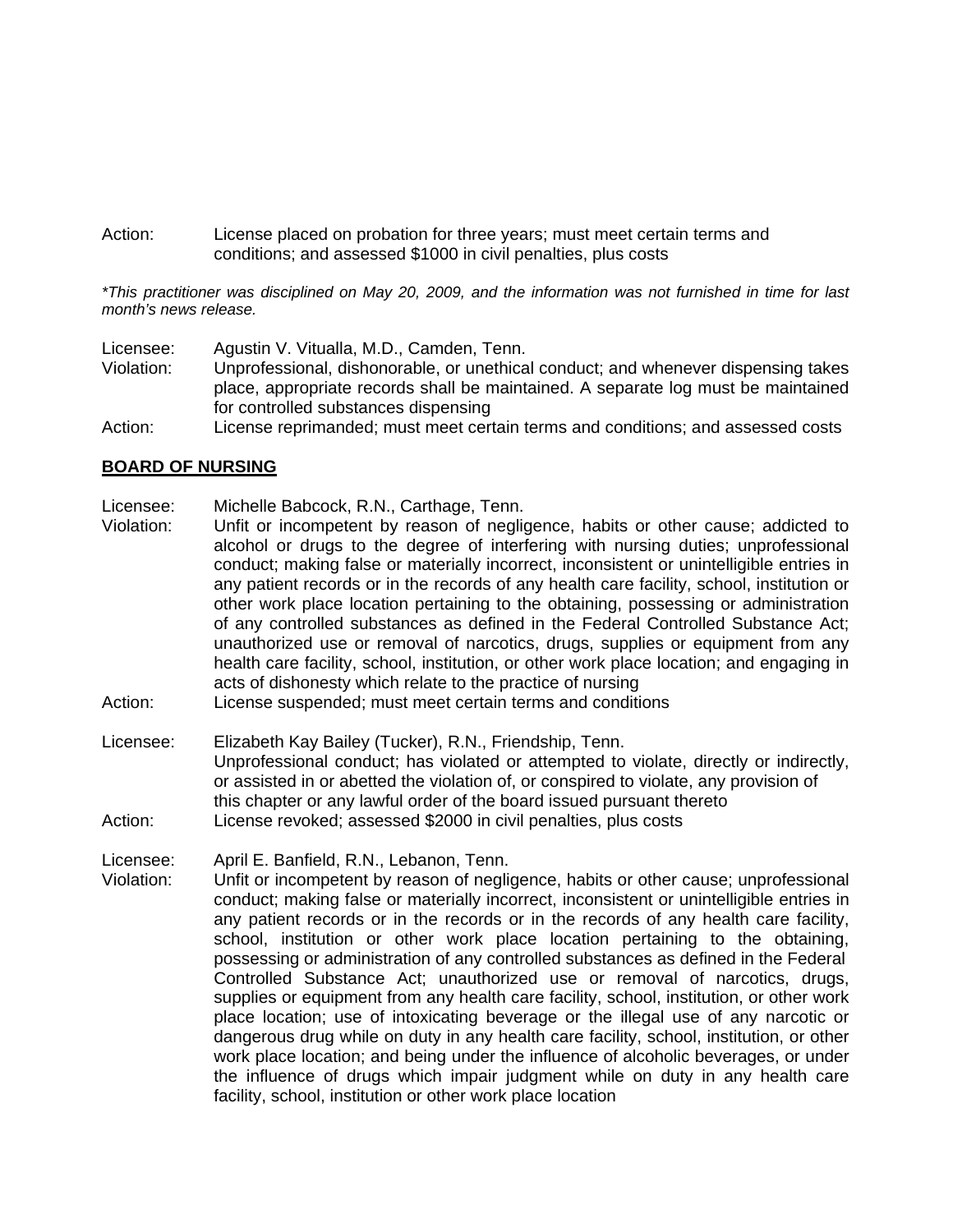| Action:                            | License suspended; must meet certain terms and conditions                                                                                                                                                                                                                                                                                                                                                                                                                                                                                                                                                                                                                                                                                                                                                                                                                                                                                                                                                                                                                                                                                                                                                                                                                                                                                                                                                                       |
|------------------------------------|---------------------------------------------------------------------------------------------------------------------------------------------------------------------------------------------------------------------------------------------------------------------------------------------------------------------------------------------------------------------------------------------------------------------------------------------------------------------------------------------------------------------------------------------------------------------------------------------------------------------------------------------------------------------------------------------------------------------------------------------------------------------------------------------------------------------------------------------------------------------------------------------------------------------------------------------------------------------------------------------------------------------------------------------------------------------------------------------------------------------------------------------------------------------------------------------------------------------------------------------------------------------------------------------------------------------------------------------------------------------------------------------------------------------------------|
| Licensee:<br>Violation:<br>Action: | Patty A. Bowling, L.P.N., Knoxville, Tenn.<br>Has violated or attempted to violate, directly or indirectly, or assisted in or abetted<br>the violation of, or conspired to violate, any provision of this chapter or any lawful<br>order of the board issued pursuant thereto<br>License revoked                                                                                                                                                                                                                                                                                                                                                                                                                                                                                                                                                                                                                                                                                                                                                                                                                                                                                                                                                                                                                                                                                                                                |
| Licensee:<br>Violation:<br>Action: | Rosalind Rae Brantley, R.N., Paris, Tenn.<br>Unprofessional conduct, unfitness, or incompetency by reason of negligence,<br>habits; and the use of intoxicating beverage or the illegal use of any narcotic or<br>dangerous drug while on duty in any health care facility, school, institution, or other<br>work place location<br>License revoked                                                                                                                                                                                                                                                                                                                                                                                                                                                                                                                                                                                                                                                                                                                                                                                                                                                                                                                                                                                                                                                                             |
| Licensee:<br>Violation:<br>Action: | Patricia A. Brooks, R.N., Hixon, Tenn.<br>Unfit or incompetent by reason of negligence, habits or other cause; unprofessional<br>conduct; engaging in acts of dishonesty which relate to the practice of nursing<br>License revoked; assessed \$500 in civil penalties, plus costs                                                                                                                                                                                                                                                                                                                                                                                                                                                                                                                                                                                                                                                                                                                                                                                                                                                                                                                                                                                                                                                                                                                                              |
| Licensee:<br>Violation:<br>Action: | Kimberly J. Brown, L.P.N., Red Boiling Springs, Tenn.<br>Guilty of a crime; and unprofessional conduct<br>License revoked; assessed \$2000 in civil penalties, plus costs                                                                                                                                                                                                                                                                                                                                                                                                                                                                                                                                                                                                                                                                                                                                                                                                                                                                                                                                                                                                                                                                                                                                                                                                                                                       |
| Licensee:<br>Violation:<br>Action: | Meredith Brown, A.P.N., R.N., McKenzie, Tenn.<br>Guilty of a crime; unfit or incompetent by reason of negligence, habits or other<br>cause; unprofessional conduct; has violated or attempted to violate, directly or<br>indirectly, or assisted in or abetted the violation of, or conspired to violate, any<br>provision of this chapter or any lawful order of the board issued pursuant thereto;<br>failure to maintain a record for each patient which accurately reflects the nursing<br>problems and interventions for the patient and/or failure to maintain a record for<br>each patient which accurately reflects the name and title of the nurse providing<br>care; making false or materially incorrect, inconsistent or unintelligible entries in any<br>patient records or in the records of any health care facility, school, institution or<br>other work place location pertaining to the obtaining, possessing or administration<br>of any controlled substance as defined in the Federal Controlled Substance Act;<br>impersonating another licensed practitioner; over prescribing, or prescribing in a<br>manner inconsistent with Rules 1000-4-.08 and 1000-4-.09; practicing professional<br>nursing in a manner inconsistent with T.C.A. § 63-7-103; and engaging in acts of<br>dishonesty which relate to the practice of nursing.<br>License revoked; assessed \$10000 in civil penalties, plus costs |
| Licensee:<br>Violation:            | Amber Knutson Carlson, L.P.N., Morristown, Tenn.<br>Unprofessional conduct; and revocation, suspension, probation or other discipline<br>of a license to practice nursing by another state for any act or omission which would                                                                                                                                                                                                                                                                                                                                                                                                                                                                                                                                                                                                                                                                                                                                                                                                                                                                                                                                                                                                                                                                                                                                                                                                  |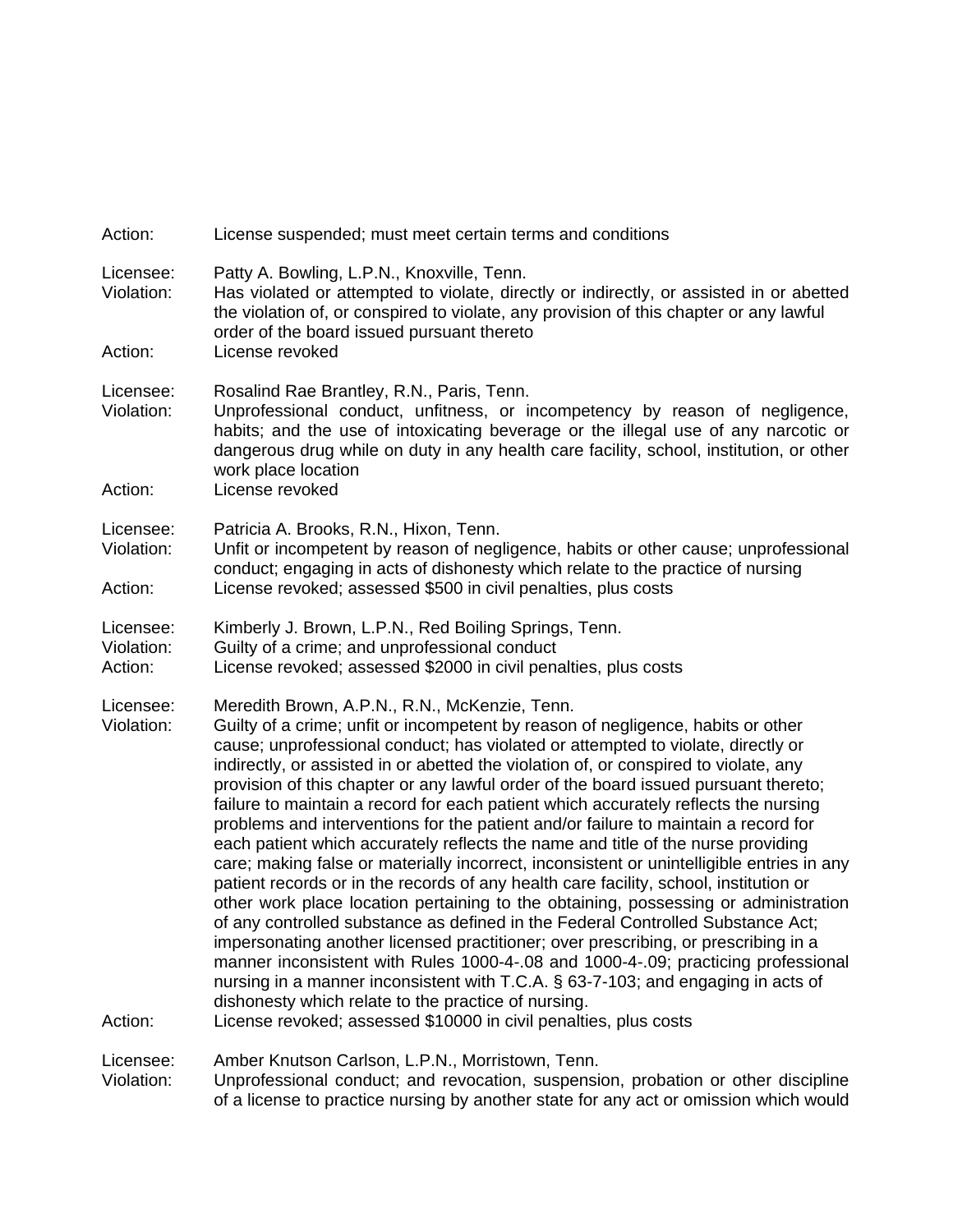| Action:                            | constitute grounds for the revocation, suspension, probation or other discipline of a<br>license in this state<br>License suspended; must comply to terms of Minnesota Board of Nursing Board<br>Order                                                                                                                                                                                                                                                                                                                                                                                                                                                                                                                                                                                                                                                                                                                                                                                                                                                                                                                                                                        |
|------------------------------------|-------------------------------------------------------------------------------------------------------------------------------------------------------------------------------------------------------------------------------------------------------------------------------------------------------------------------------------------------------------------------------------------------------------------------------------------------------------------------------------------------------------------------------------------------------------------------------------------------------------------------------------------------------------------------------------------------------------------------------------------------------------------------------------------------------------------------------------------------------------------------------------------------------------------------------------------------------------------------------------------------------------------------------------------------------------------------------------------------------------------------------------------------------------------------------|
| Licensee:<br>Violation:<br>Action: | Sheila Coffman, R.N., Estill Springs, Tenn.<br>Unprofessional conduct, unfitness, or incompetency by reason of negligence habits<br>or other causes; and being under the influence of alcoholic beverages, or under the<br>influence of drugs which impair judgment while on duty in any health care facility,<br>school, institution or other work place location<br>License revoked                                                                                                                                                                                                                                                                                                                                                                                                                                                                                                                                                                                                                                                                                                                                                                                         |
|                                    |                                                                                                                                                                                                                                                                                                                                                                                                                                                                                                                                                                                                                                                                                                                                                                                                                                                                                                                                                                                                                                                                                                                                                                               |
| Licensee:<br>Violation:            | Rebecca M. Crawford, L.P.N., Walland, Tenn.<br>Unfit or incompetent by reason of negligence, habits or other cause; unprofessional<br>conduct; and being under the influence of alcoholic beverages, or under the<br>influence of drugs which impair judgment while on duty in any health care facility,<br>school, institution or other work place location                                                                                                                                                                                                                                                                                                                                                                                                                                                                                                                                                                                                                                                                                                                                                                                                                  |
| Action:                            | License revoked; assessed \$1000 in civil penalties, plus costs                                                                                                                                                                                                                                                                                                                                                                                                                                                                                                                                                                                                                                                                                                                                                                                                                                                                                                                                                                                                                                                                                                               |
| Licensee:<br>Violation:            | Robin Evans, R.N., Morristown, Tenn.<br>Unprofessional conduct, unfitness, or incompetency by reason of negligence, habits<br>or other causes; and engaging in acts of dishonesty which relate to the practice of<br>nursing                                                                                                                                                                                                                                                                                                                                                                                                                                                                                                                                                                                                                                                                                                                                                                                                                                                                                                                                                  |
| Action:                            | License placed on probation to run concurrent with contact already in place with the<br>Tennessee Professional Assistance Program                                                                                                                                                                                                                                                                                                                                                                                                                                                                                                                                                                                                                                                                                                                                                                                                                                                                                                                                                                                                                                             |
| Licensee:<br>Violation:<br>Action: | Joan Gary, R.N., Columbia, Tenn.<br>Unfit or incompetent by reason of negligence habits or other cause; has violated or<br>attempted to violate, directly or indirectly, or assisted in or abetted the violation of,<br>or conspired to violate, any provision of this chapter or any lawful order of the board<br>issued pursuant thereto; unprofessional conduct, unfitness, or incompetency by<br>reasons of negligence, habits or other causes; failure to maintain a record for each<br>patient which accurately reflects the nursing problems and interventions for the<br>patient and/or failure to maintain a record for each patient which accurately reflects<br>the name and title of the nurse providing care; and making false or materially<br>incorrect, inconsistent or unintelligible entries in any patient records or in the<br>records or in the records of any health care facility, school, institution or other work<br>place location pertaining to the obtaining, possessing or administration of any<br>controlled substance as defined in the Federal Controlled Substances Act<br>License revoked; assessed \$3000 in civil penalties, plus costs |
| Licensee:<br>Violation:            | Lisa Renee Goodwin, L.P.N., Ardmore, Al.<br>Unfit or incompetent by reason of negligence habits or other cause; unprofessional<br>conduct, unfitness, or incompetency by reasons of negligence, habits or other<br>causes; and failure to maintain a record for each patient which accurately reflects                                                                                                                                                                                                                                                                                                                                                                                                                                                                                                                                                                                                                                                                                                                                                                                                                                                                        |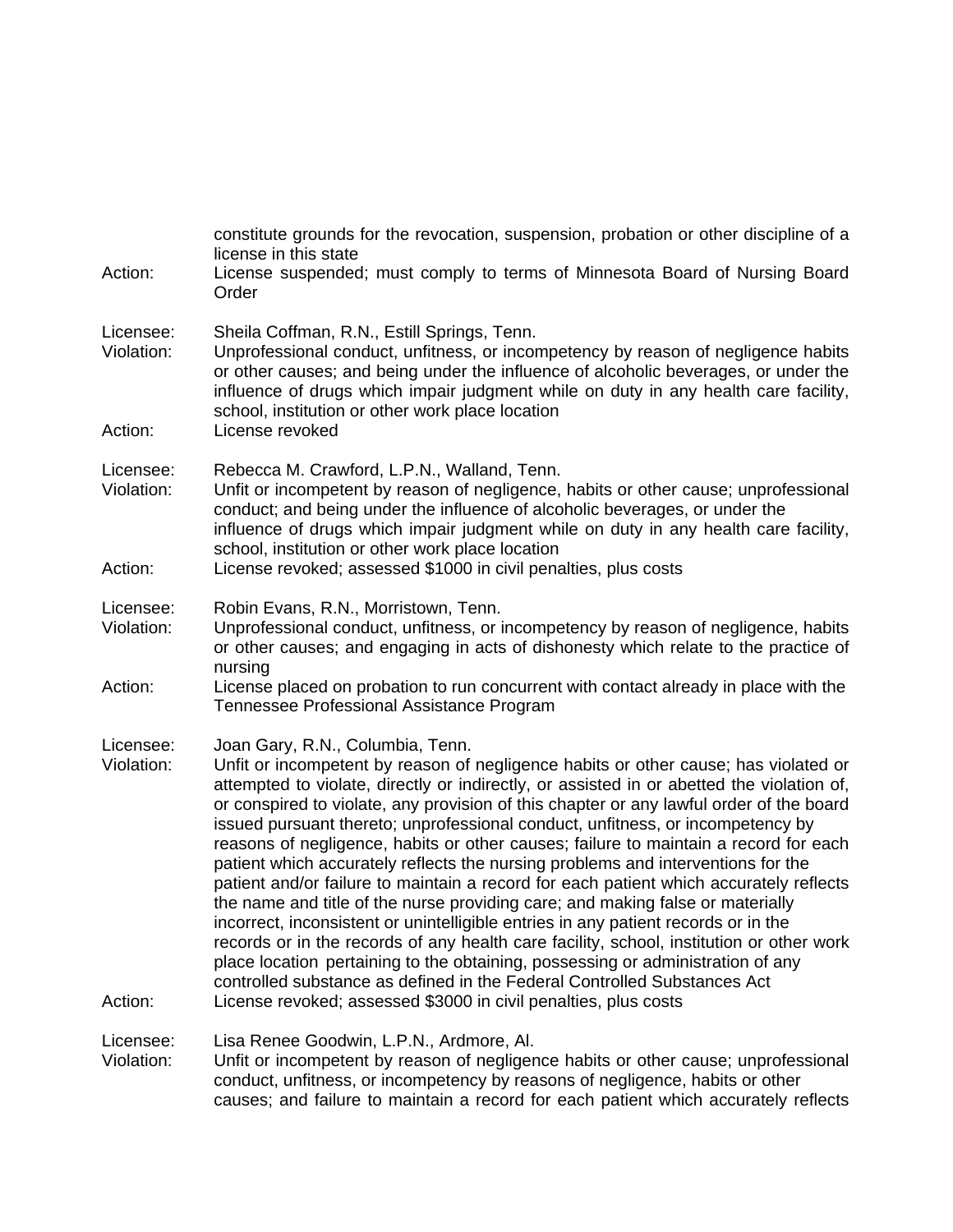| Action:                            | the nursing problems and interventions for the patient and/or failure to maintain a<br>record for each patient which accurately reflects the name and title of the nurse<br>providing care<br>License placed on probation; must meet certain terms and conditions; and                                                                                                                                                                                                                                                                                                                      |
|------------------------------------|---------------------------------------------------------------------------------------------------------------------------------------------------------------------------------------------------------------------------------------------------------------------------------------------------------------------------------------------------------------------------------------------------------------------------------------------------------------------------------------------------------------------------------------------------------------------------------------------|
|                                    | assessed costs                                                                                                                                                                                                                                                                                                                                                                                                                                                                                                                                                                              |
| Licensee:<br>Violation:            | Jonathan P. Hall, R.N., Ft. Oglethorpe, Ga.<br>Unprofessional conduct, unfitness, or incompetency by reason of negligence habits<br>or other causes; and unauthorized use or removal of narcotics, drugs, supplies, or<br>equipment from any health care facility, school, institution, or other work place<br>location                                                                                                                                                                                                                                                                     |
| Action:                            | License revoked                                                                                                                                                                                                                                                                                                                                                                                                                                                                                                                                                                             |
| Licensee:<br>Violation:            | Ashley L. Hagood, R.N., Mount Carmel, Tenn.<br>Guilty of a crime; unprofessional conduct; and unauthorized use or removal of<br>narcotics, drugs, supplies, or equipment from any health care facility, school,<br>institution, or other work place location                                                                                                                                                                                                                                                                                                                                |
| Action:                            | License suspended; must meet certain terms and conditions                                                                                                                                                                                                                                                                                                                                                                                                                                                                                                                                   |
| Licensee:<br>Violation:            | Teresa Gayle Hazelwood, L.P.N., Nashville, Tenn.<br>Guilty of a crime; unfit or incompetent by reason of negligence, habits or other<br>cause; unprofessional conduct; unauthorized use or removal of narcotics, drugs,<br>supplies, or equipment from any health care facility, school, institution, or other<br>work place location; engaging in acts of dishonesty which relate to the practice of<br>nursing                                                                                                                                                                            |
| Action:                            | License suspended; must meet certain terms and conditions                                                                                                                                                                                                                                                                                                                                                                                                                                                                                                                                   |
| Licensee:<br>Violation:<br>Action: | Cherice C. Herndon, R.N., Muscle Shoals, Al.<br>Unprofessional conduct<br>License revoked; assessed \$1000 in civil penalties, plus costs                                                                                                                                                                                                                                                                                                                                                                                                                                                   |
| Licensee:<br>Violation:            | Rebecca Lynn Hodge, L.P.N., Middleton, Tenn.<br>Unfit or incompetent by reason of negligence, habits or other cause; unprofessional<br>conduct; has violated or attempted to violate, directly or indirectly, or assisted in or                                                                                                                                                                                                                                                                                                                                                             |
| L                                  | abetted the violation of, or conspired to violated, any provision of this chapter or any<br>awful order of the board issued pursuant thereto; unauthorized use or removal of<br>narcotics, drugs, supplies, or equipment from any health care facility, school,<br>institution or other work place location; failing to take appropriate action in<br>safeguarding the patient from incompetent health care practices; and failing to<br>report, through proper channels, facts known to the individual regarding<br>incompetent, unethical or illegal practice of any health care provider |
| Action:                            | License suspended for three months, followed by two years probation and<br>assessed costs                                                                                                                                                                                                                                                                                                                                                                                                                                                                                                   |
| Licensee:                          | Lakisha Hodges, L.P.N., Memphis, Tenn.                                                                                                                                                                                                                                                                                                                                                                                                                                                                                                                                                      |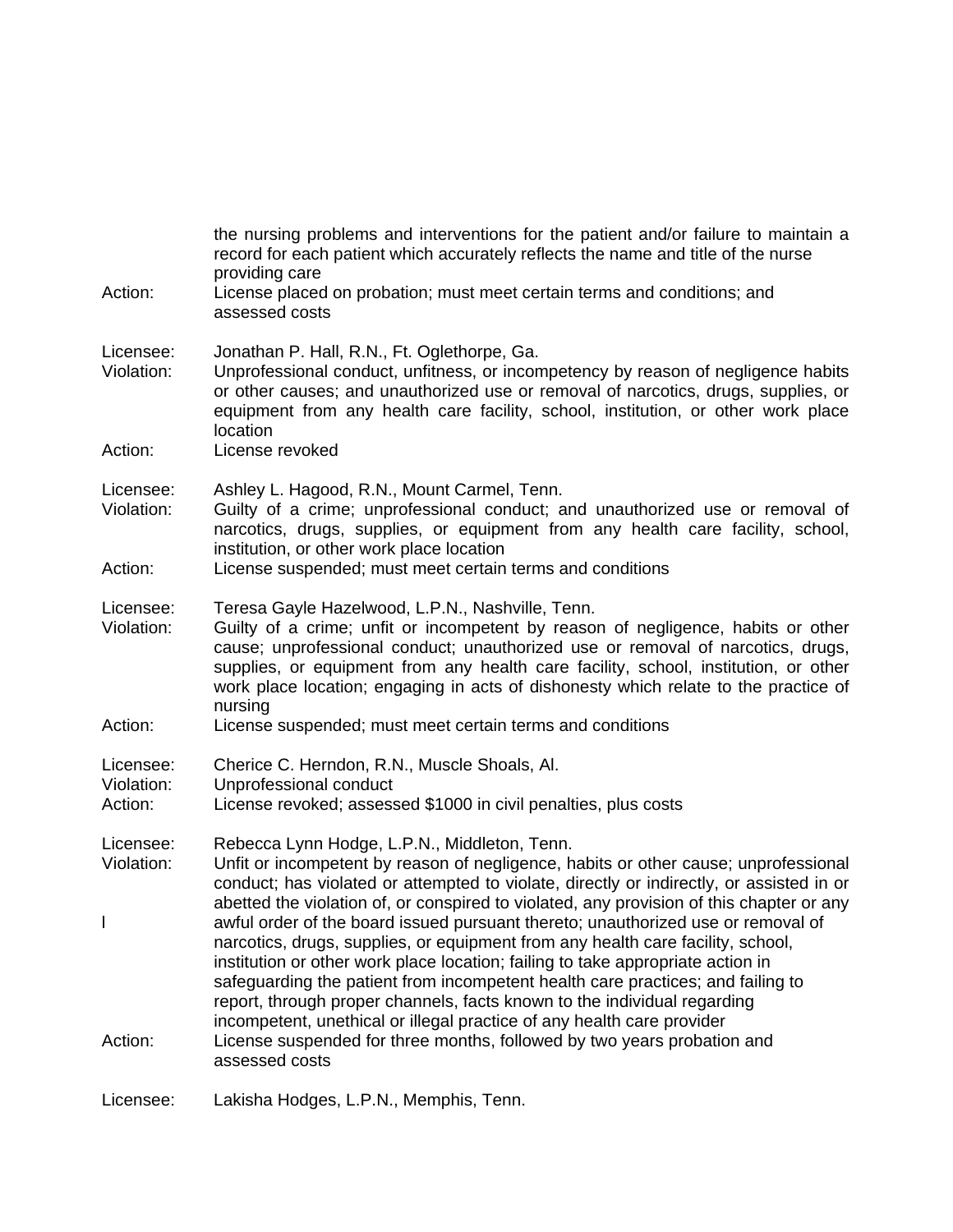| Violation:                         | Guilty of a crime; unprofessional conduct, unfitness, or incompetency by reasons of<br>negligence, habits or other causes; and engaging in acts of dishonesty which relate<br>to the practice of nursing                                                                                                                                                                                                                                                                                                                                                                                                                                                                                                                                                                                                                                                                                                                                                                                      |
|------------------------------------|-----------------------------------------------------------------------------------------------------------------------------------------------------------------------------------------------------------------------------------------------------------------------------------------------------------------------------------------------------------------------------------------------------------------------------------------------------------------------------------------------------------------------------------------------------------------------------------------------------------------------------------------------------------------------------------------------------------------------------------------------------------------------------------------------------------------------------------------------------------------------------------------------------------------------------------------------------------------------------------------------|
| Action:                            | License revoked; assessed \$2000 in civil penalties, plus costs                                                                                                                                                                                                                                                                                                                                                                                                                                                                                                                                                                                                                                                                                                                                                                                                                                                                                                                               |
| Licensee:<br>Violation:<br>Action: | Kristy Leann Holloway, R.N., Pocahontas, Tenn.<br>Unprofessional conduct<br>License reprimanded                                                                                                                                                                                                                                                                                                                                                                                                                                                                                                                                                                                                                                                                                                                                                                                                                                                                                               |
| Licensee:<br>Violation:<br>Action: | Melissa S. Horton, R.N., Oakland, Tenn.<br>Unprofessional conduct, unfitness, or incompetency by reasons of negligence,<br>habits or other cause; and unauthorized use or removal of narcotics, drugs,<br>supplies, or equipment from any health care facility, school, institution or other work<br>place location<br>License voluntarily surrendered/revoked                                                                                                                                                                                                                                                                                                                                                                                                                                                                                                                                                                                                                                |
|                                    |                                                                                                                                                                                                                                                                                                                                                                                                                                                                                                                                                                                                                                                                                                                                                                                                                                                                                                                                                                                               |
| Licensee:<br>Violation:<br>Action: | Adam Thomas Housley, L.P.N., Knoxville, Tenn.<br>Unfit or incompetent by reason of negligence, habits or other cause; unprofessional<br>conduct; has violated or attempted to violate, directly or indirectly, or assisted in or<br>abetted the violation of, or conspired to violate, any provision of this chapter or any<br>lawful order of the board issued pursuant thereto; unauthorized use or removal of<br>narcotics, drugs, supplies, or equipment from any health care facility, school,<br>institution or other work place location; being under the influence of alcoholic<br>beverages, or under the influence of drugs which impair judgment while on duty in<br>any health care facility, school, institution or other work place location; practicing<br>practical nursing in a manner inconsistent with T.C.A. § 63-7-108; and engaging in<br>acts of dishonesty which relate to the practice of nursing<br>License revoked; assessed \$7000 in civil penalties, plus costs |
| Licensee:<br>Violation:            | Ruby A. Howard, L.P.N., Oakland, Tenn.<br>Addicted to alcohol or drugs to the degree of interfering with nursing duties;<br>unprofessional conduct; unfitness, or incompetency by reasons of negligence,<br>habits or other causes; and unauthorized use or removal of narcotics, drugs,<br>supplies, or equipment from any health care facility, school, institution, or other<br>work place location                                                                                                                                                                                                                                                                                                                                                                                                                                                                                                                                                                                        |
| Action:                            | License placed on probation; must meet certain terms and conditions                                                                                                                                                                                                                                                                                                                                                                                                                                                                                                                                                                                                                                                                                                                                                                                                                                                                                                                           |
| Licensee:<br>Violation:<br>Action: | Diana M. Jackson, R.N., Christiana, Tenn.<br>Unfit or incompetent by reason of negligence, habits or other cause; and<br>unprofessional conduct<br>License suspended; must meet certain terms and conditions                                                                                                                                                                                                                                                                                                                                                                                                                                                                                                                                                                                                                                                                                                                                                                                  |
| Licensee:<br>Violation:            | Harriet A. Jarrett, L.P.N., Lebanon, Tenn.<br>Unprofessional conduct; failure to maintain a record for each patient which                                                                                                                                                                                                                                                                                                                                                                                                                                                                                                                                                                                                                                                                                                                                                                                                                                                                     |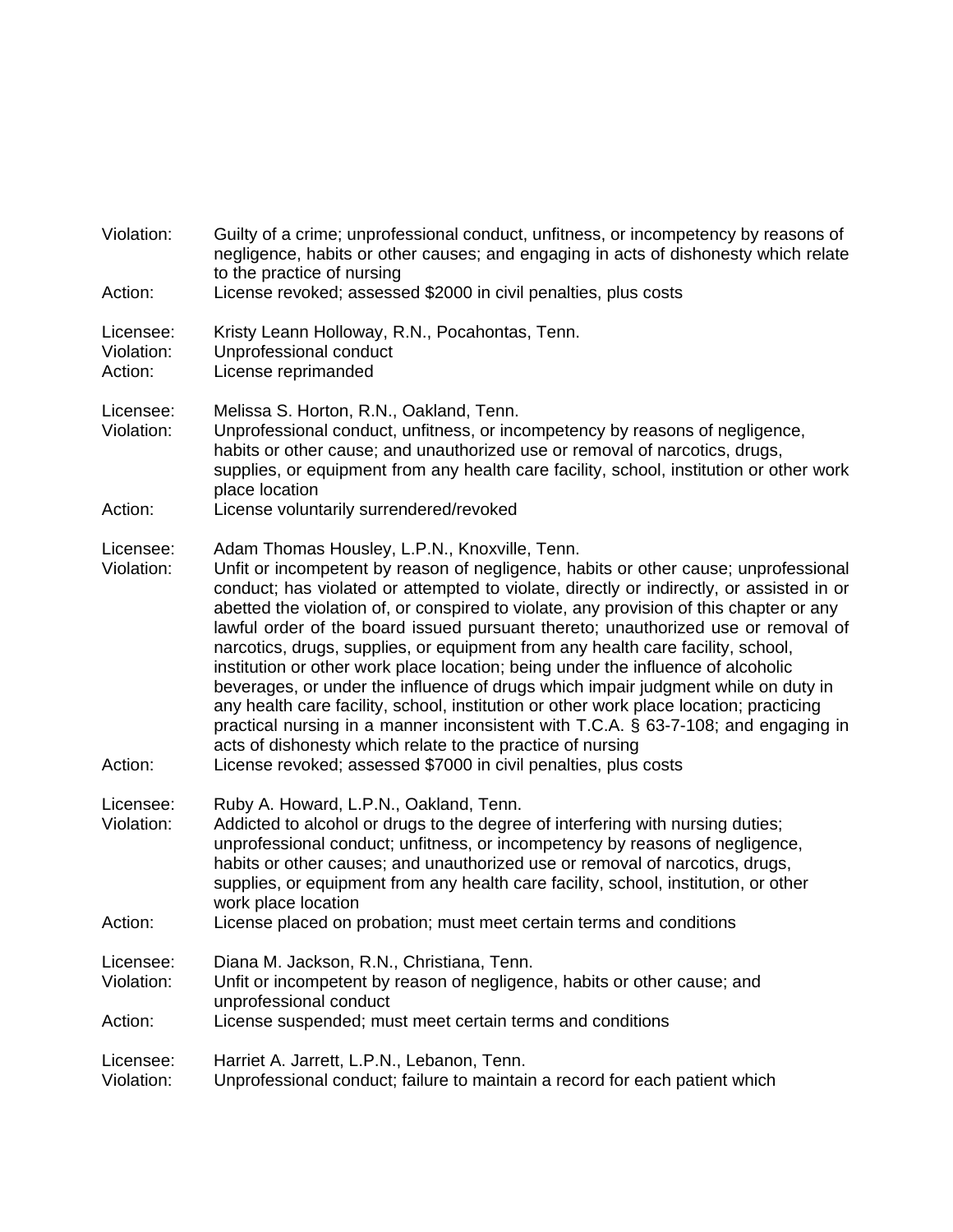| Action:                            | accurately reflects the nursing problems and interventions for the patient and/or<br>failure to maintain a record for each patient which accurately reflects name and title<br>of the nurse providing care<br>License placed on probation for one year; must submit three hours continuing<br>education in charting                                                                                                                                                                                                                                                                                                                                                                                                                                 |
|------------------------------------|-----------------------------------------------------------------------------------------------------------------------------------------------------------------------------------------------------------------------------------------------------------------------------------------------------------------------------------------------------------------------------------------------------------------------------------------------------------------------------------------------------------------------------------------------------------------------------------------------------------------------------------------------------------------------------------------------------------------------------------------------------|
| Licensee:<br>Violation:<br>Action: | Barbara Dawn Johnson, R.N., Memphis, Tenn.<br>Unfit or incompetent by reason of negligence, habits or other cause; unprofessional<br>conduct; unauthorized use or removal of narcotics, drugs, supplies, or equipment<br>from any health care facility, school, institution or other work place location<br>License suspended; must meet certain terms and conditions                                                                                                                                                                                                                                                                                                                                                                               |
| Licensee:<br>Violation:<br>Action: | Christy D. Jones, R.N., Nashville, Tenn.<br>Addicted to alcohol or drugs to the degree of interfering with nursing duties;<br>unprofessional conduct; use of any intoxicating beverage or the illegal use of any<br>narcotic or dangerous drug while on duty in any health care facility, school,<br>institution or other work place location; and being under the influence of alcoholic<br>beverages, or under the influence of drugs which impair judgment while on duty in<br>any health care facility, school, institution or other work place location<br>License revoked; and assessed costs                                                                                                                                                 |
| Licensee:<br>Violation:<br>Action: | Regina L. Kelly, R.N., Baxter, Tenn.<br>Unfit or incompetent by reason of negligence, habits or other cause; unprofessional<br>conduct; has violated or attempted to violate, directly or indirectly, or assisted in<br>or abetted the violation of, or conspired to violate, any provision of this chapter or<br>any lawful order of the board issued pursuant thereto; and being under the<br>influence of alcoholic beverages, or under the influence of drugs which impair<br>judgment while on duty in any health care facility, school, institution or other work<br>place location<br>License placed on probation to run concurrent with contract already in place with<br>the Tennessee Professional Assistance Program; and assessed costs |
| Licensee:<br>Violation:<br>Action: | Jessica D Lewis, R.N., Rutledge, Tenn.<br>Unprofessional conduct; and has violated or attempted to violate, directly or<br>indirectly, or assisted in or abetted the violation of, or conspired to violate, any<br>provision of this chapter or any lawful order of the board issued pursuant thereto<br>License revoked; assessed \$9500 in civil penalties, plus costs                                                                                                                                                                                                                                                                                                                                                                            |
| Licensee:<br>Violation:            | Crystal Nicole Mason, R.N., Harrogate, Tenn.<br>Guilty of fraud or deceit in procuring or attempting to procure a license to practice<br>nursing; guilty of a crime; unfit or incompetent by reason of negligence, habits or<br>other cause; addicted to alcohol or drugs to the degree of interfering with nursing<br>duties; unprofessional conduct; has violated or attempted to violate, directly or<br>indirectly, or assisted in or abetted the violation of, or conspired to violate, any                                                                                                                                                                                                                                                    |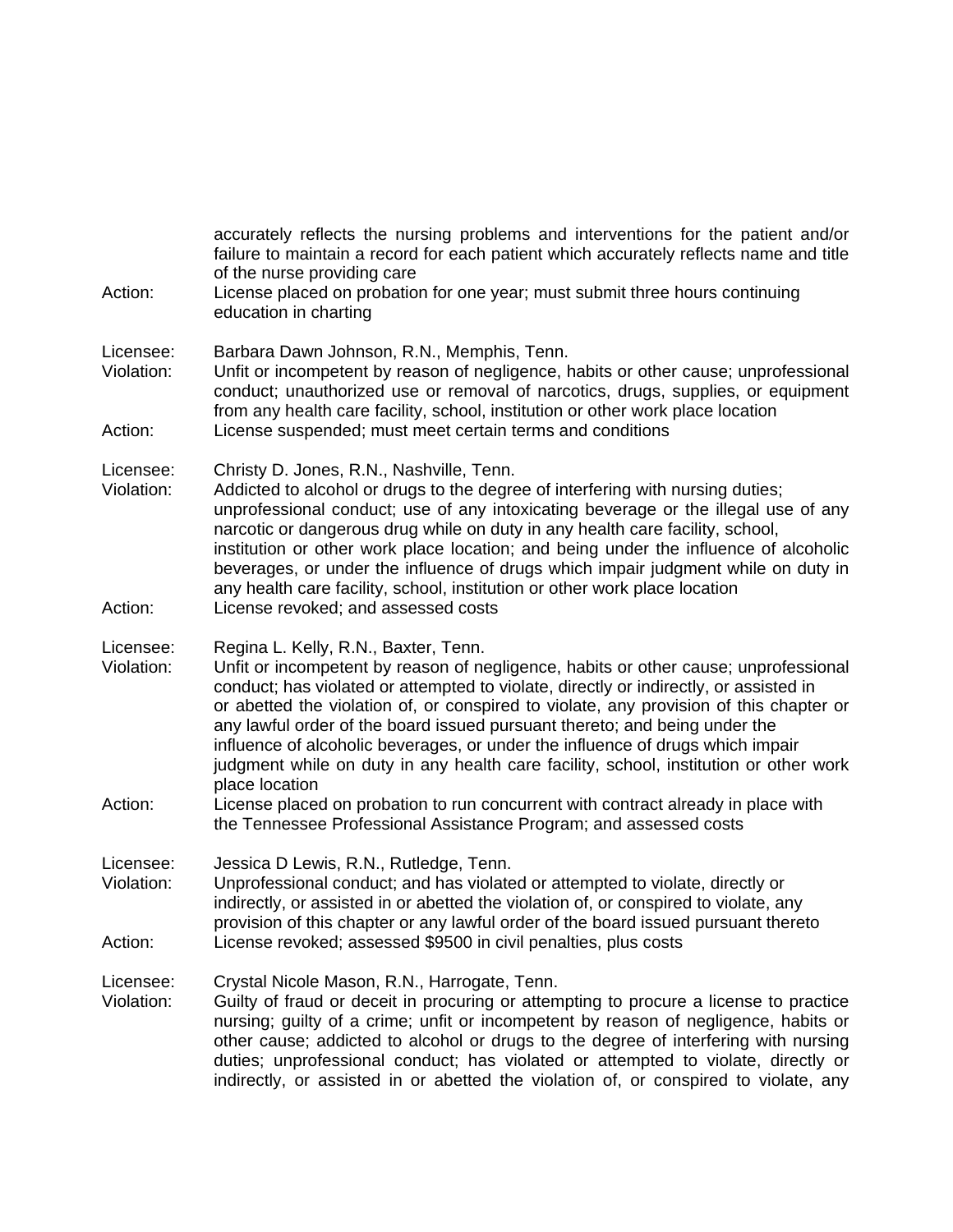provision of this chapter or any lawful order of the board issued pursuant thereto; failure to maintain a record for each patient which accurately reflects the nursing problems and interventions for the patient and/or failure to maintain a record for each patient which accurately reflects the name and title of the nurse providing care; abandoning or neglecting a patient requiring nursing care; making false or materially incorrect, inconsistent or unintelligible entries in any patient records or in the records of any health care facility, school, institution or other work place location pertaining to the obtaining, possessing or administration of any controlled substance as defined in the Federal Controlled Substances Act; unauthorized use or removal of narcotics, drugs, supplies, or equipment from any health care facility, school, institution, or other work place location; being under the influence of alcoholic beverages, or under the influence of drugs which impair judgment while on duty in any health care facility, school, institution or other work place location; impersonating another licensed practitioner; practicing professional nursing in a manner inconsistent with T.C.A. § 63-7-103; and engaging in acts of dishonesty which relate to the practice of nursing

- Action: License revoked
- Licensee: Tracy A. Rehm McBreaty, R.N. Elkton, Ky.
- Violation: Unprofessional conduct, unfitness, or incompetency by reasons of negligence, habits or other causes; revocation, suspension, probation or other discipline of a license to practice nursing by another state or territory of the United States for any act or omission which would constitute grounds for the revocation, suspension, probation or other discipline of a license in this state; and over prescribing, or prescribing in a manner inconsistent with Rules 1000-4-.08 and 1000-4-.09 Action: License reprimanded

Licensee: Vickie L. McNamee, R.N., Chattanooga, Tenn.

- Violation: Unprofessional conduct, unfitness, or incompetency by reason of negligence, habits or other causes; unauthorized use or removal of narcotics, drugs, supplies, or equipment from any health care facility, school, institution, or other work place location; and the use of intoxicating beverage or the illegal use of any narcotic or dangerous drug while on duty in any health care facility, school, institution, or other work place location
- Action: License placed on probation for no less than three years to run concurrent with contract already in place with the Tennessee Professional Assistance Program

Licensee: Shirley Miller, L.P.N., Dandridge, Tenn.

Violation: Unprofessional conduct, unfitness, or incompetency by reason of negligence habits; to wit: intentionally or negligently causing physical or emotional injury to a patient; failure to maintain a record for each patient which accurately reflects the nursing problems and interventions for the patient and/or failure to maintain a record for each patient which accurately reflects name and title of the nurse providing care; abandoning or neglecting a patient requiring nursing care; making false or materially incorrect, inconsistent or unintelligible entries in any patient records or in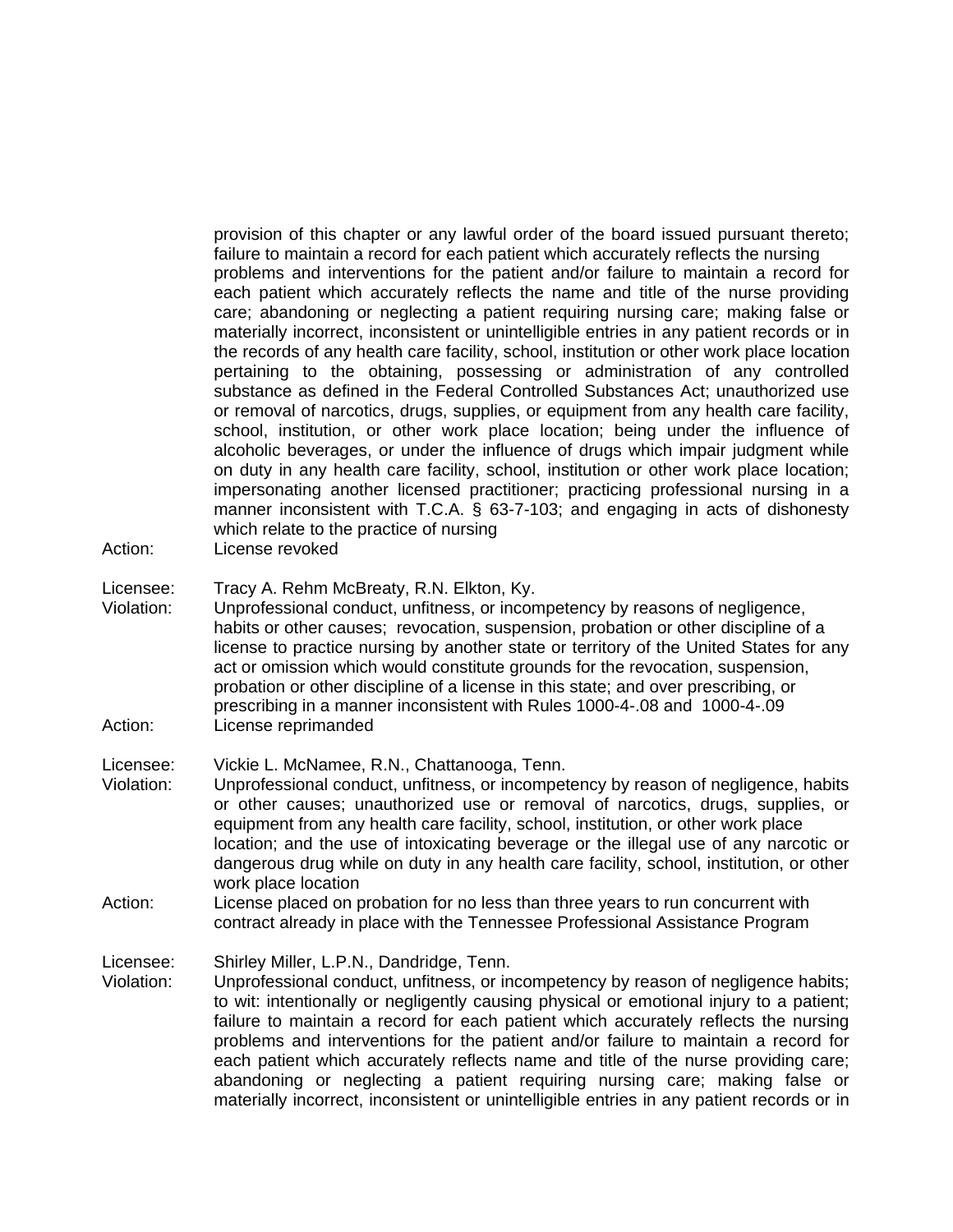| Action:                            | the records or in the records of any health care facility, school, institution or other<br>work place location pertaining to the obtaining, possessing or administration of any<br>controlled substances as defined in the Federal Controlled Substances Act<br>License suspended; must meet certain terms and conditions                                                                                                                                                                                                                                                                                                                                                                                                                                                                                                                                                                                                                                                                                                                                                                                                                                                                                                                                                                                             |
|------------------------------------|-----------------------------------------------------------------------------------------------------------------------------------------------------------------------------------------------------------------------------------------------------------------------------------------------------------------------------------------------------------------------------------------------------------------------------------------------------------------------------------------------------------------------------------------------------------------------------------------------------------------------------------------------------------------------------------------------------------------------------------------------------------------------------------------------------------------------------------------------------------------------------------------------------------------------------------------------------------------------------------------------------------------------------------------------------------------------------------------------------------------------------------------------------------------------------------------------------------------------------------------------------------------------------------------------------------------------|
| Licensee:<br>Violation:<br>Action: | German R. Nopo, L.P.N., Clarksville, Tenn.<br>Guilty of a crime; and unprofessional conduct<br>License revoked                                                                                                                                                                                                                                                                                                                                                                                                                                                                                                                                                                                                                                                                                                                                                                                                                                                                                                                                                                                                                                                                                                                                                                                                        |
| Licensee:<br>Violation:            | Terrie L. Gibson Potts, R.N., Pioneer, Tenn.<br>Unprofessional conduct, unfitness, or incompetency by reason of negligence habits;<br>and unauthorized use or removal of narcotics, drugs, supplies, or equipment from<br>any health care facility, school, institution, or other work place on duty in any health<br>care facility, school, institution, or other work place location                                                                                                                                                                                                                                                                                                                                                                                                                                                                                                                                                                                                                                                                                                                                                                                                                                                                                                                                |
| Action:                            | License placed on probation for no less than three years to run concurrent with<br>contract already in place with the Tennessee Professional Assistance Program                                                                                                                                                                                                                                                                                                                                                                                                                                                                                                                                                                                                                                                                                                                                                                                                                                                                                                                                                                                                                                                                                                                                                       |
| Licensee:<br>Violation:<br>Action: | Sharon Price, L.P.N., Erwin, Tenn.<br>Unfit or incompetent by reason of negligence, habits or other cause; addicted to<br>alcohol or drugs to the degree of interfering with nursing duties; unprofessional<br>conduct; making false or materially incorrect, inconsistent or unintelligible entries in<br>any patient records or in the records or in the records of any health care facility,<br>school, institution or other work place location pertaining to the obtaining,<br>possessing or administration of any controlled substances as defined in the Federal<br>Controlled Substances Act; unauthorized use or removal of narcotics, drugs,<br>supplies or equipment from any health care facility, school, institution, or other work<br>place location; use of intoxicating beverage or the illegal use of any narcotic or<br>dangerous drug while on duty in any health car facility, school, institution, or other<br>work place location; being under the influence of alcoholic beverages, or under the<br>influence of drugs which impair judgment while on duty in any health care facility,<br>school, institution or other work place location; and engaging in acts of dishonesty<br>which relate to the practice of nursing<br>License revoked; assessed \$2000 in civil penalties, plus costs |
| Licensee:                          | Michele Proceddu-Summers, L.P.N., Nashville, Tenn.                                                                                                                                                                                                                                                                                                                                                                                                                                                                                                                                                                                                                                                                                                                                                                                                                                                                                                                                                                                                                                                                                                                                                                                                                                                                    |
| Violation:                         | Unprofessional conduct, unfitness, or incompetency by reason of negligence, habits<br>or other causes; being under the influence of alcoholic beverages, or under the<br>influence of drugs which impair judgment while on duty in any health care facility,<br>school, institution or other work place location; and practicing professional nursing<br>in a manner inconsistent with T.C.A. § 63-7-103<br>License suspended; must meet certain terms and conditions                                                                                                                                                                                                                                                                                                                                                                                                                                                                                                                                                                                                                                                                                                                                                                                                                                                 |
| Action:                            |                                                                                                                                                                                                                                                                                                                                                                                                                                                                                                                                                                                                                                                                                                                                                                                                                                                                                                                                                                                                                                                                                                                                                                                                                                                                                                                       |
| Licensee:<br>Violation:            | Andrea Renee Ralston, R.N., Knoxville, Tenn.<br>Unfit or incompetent by reason of negligence, habits or other cause; unprofessional<br>conduct; has violated or attempted to violate, directly or indirectly, or assisted in or                                                                                                                                                                                                                                                                                                                                                                                                                                                                                                                                                                                                                                                                                                                                                                                                                                                                                                                                                                                                                                                                                       |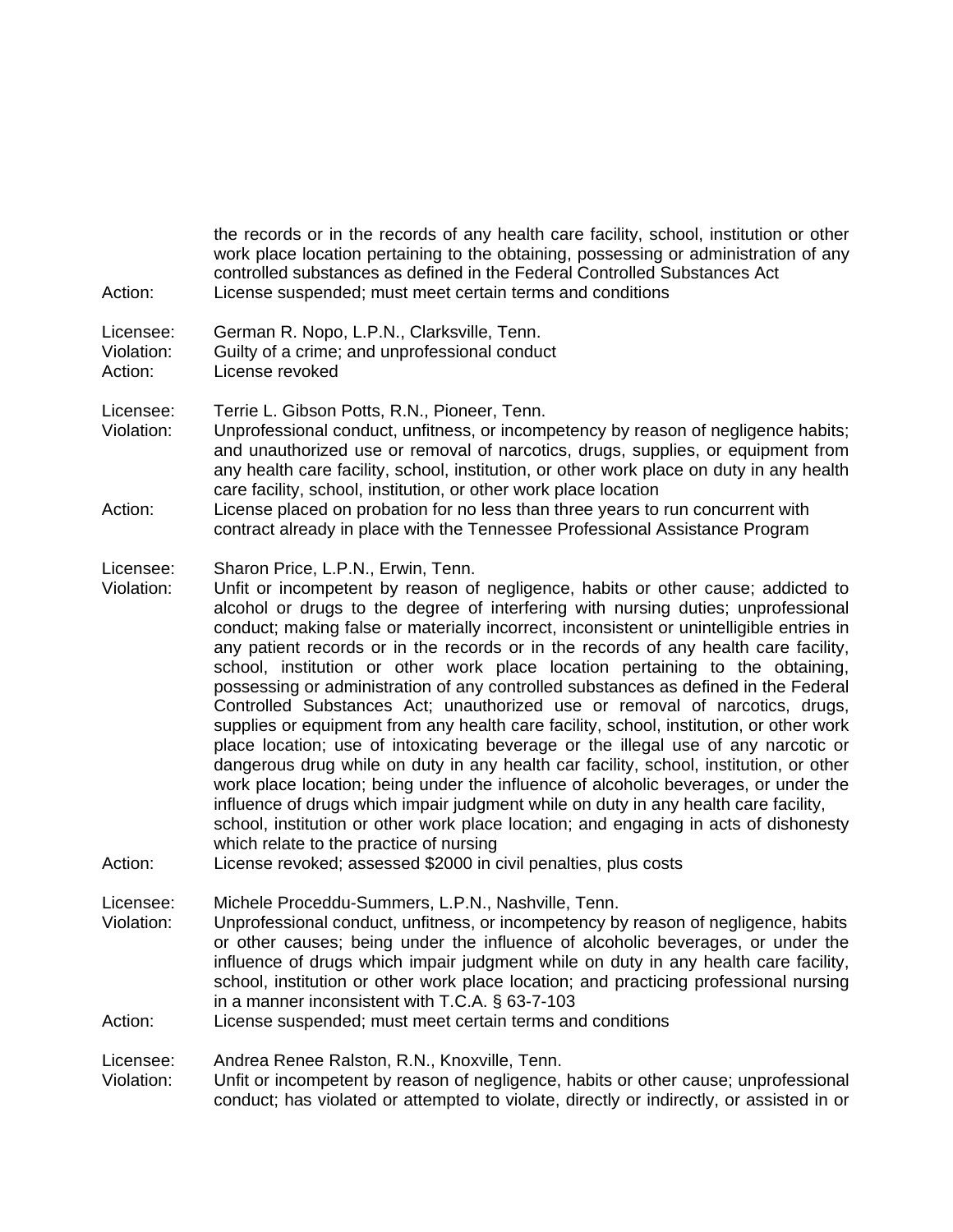abetted the violation of, or conspired to violate, any provision of this chapter or any lawful order of the board issued pursuant thereto; failure to maintain a record for each patient which accurately reflects the nursing problems and interventions for the patient an/or failure to maintain a record for each patient which accurately reflects the name and title of the nurse providing care; and providing professional nursing in a manner inconsistent with T.C.A. § 63-7-103

- Action: License suspended; must meet certain terms and conditions; and assessed costs
- Licensee: Antonia Reynolds, L.P.N., Manchester, Tenn.
- Violation: Guilty of a crime; unfit, or incompetent by reasons of negligence, habits or other cause; and unprofessional conduct
- Action: License revoked; assessed \$3000 in civil penalties, plus costs

Licensee: Sheila D. Sanders, R.N., Jackson, Tenn.

- Violation: Failure to maintain a record for each patient which accurately reflects the nursing problems and interventions for the patient and/or failure to maintain a record for each patient which accurately reflects the name and title of the nurse providing care; abandoning or neglecting a patient requiring nursing care; making false or materially incorrect, inconsistent or unintelligible entries in any patient records or in the records of any health care facility, school, institution or other work place location pertaining to the obtaining, possessing or administration of any controlled substance as defined in the Federal Controlled Substances Act; being under the influence of alcoholic beverages, or under the influence of drugs which impair judgment while on duty in any health care facility, school, institution or other work place location; addicted to alcohol or drugs to the degree of interfering with nursing duties; and unprofessional conduct
- Action: License revoked

Licensee: Holly L. Seaton, L.P.N., Fulton, Ky.

Violation: Unprofessional conduct, and unauthorized use or removal of narcotics, drugs, supplies, or equipment from any health care facility, school, institution, or other work place location

Action: License voluntarily surrendered/revoked

Licensee: Michael Shelton, R.N., Tullahoma, Tenn.

Violation: Unfit, or incompetent by reasons of negligence, habits or other cause; unprofessional conduct; unauthorized use or removal of narcotics, drugs, supplies, or equipment from any health care facility, school, institution, or other work place location; making false or materially incorrect, inconsistent or unintelligible entries in any patient records or in the records of any health care facility, school, institution or other work place location pertaining to the obtaining, possessing or administration of any controlled substances as defined in the Federal Controlled Substances Act; the use of any intoxicating beverages, or under the influence of drugs which impair judgment while on duty in any health care facility, school, institution or other work place location; being under the influence of alcoholic beverages, or under the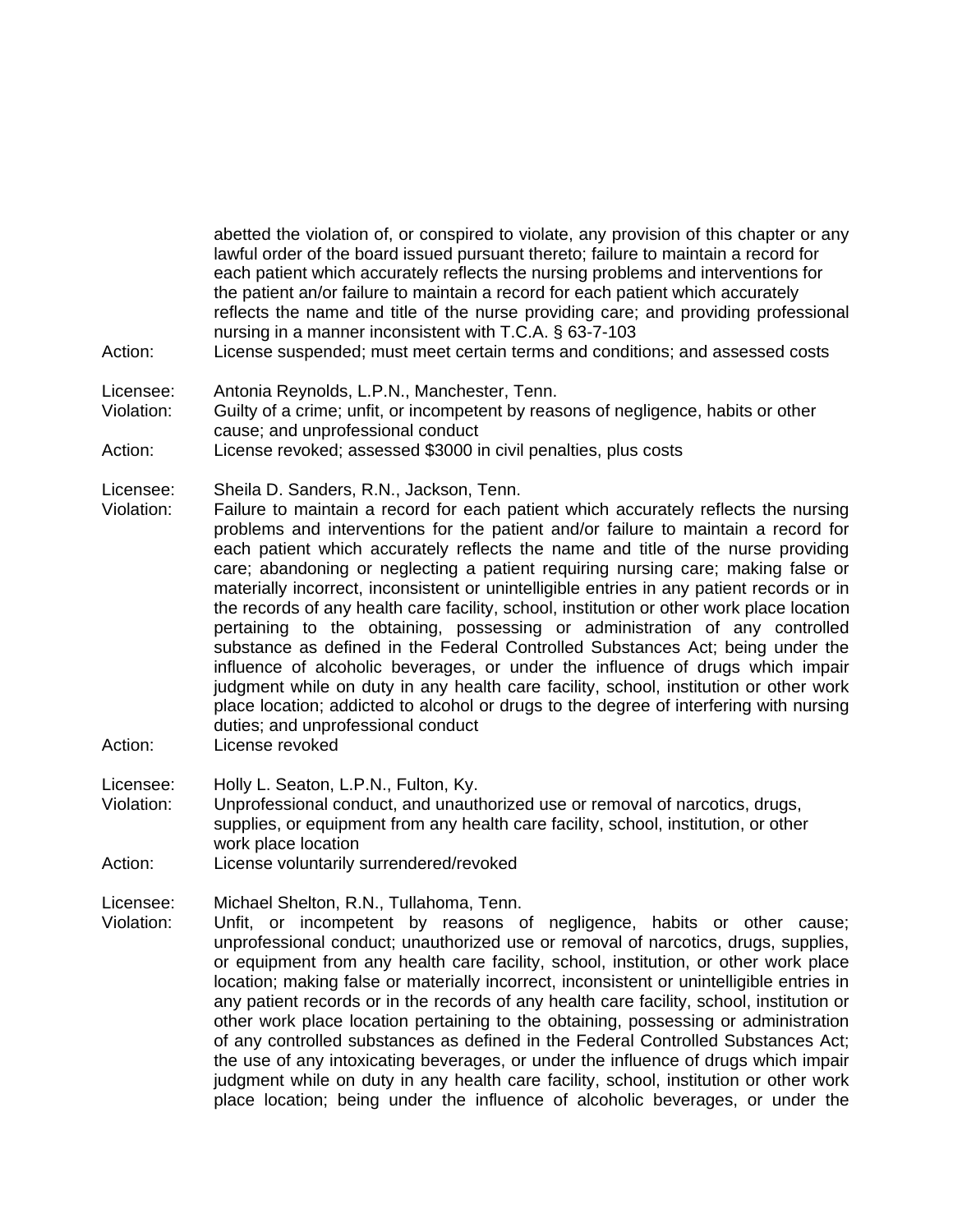| Action:                            | influence of drugs which impair judgment while on duty in any health care facility,<br>school, institution or other work place location; and engaging in acts of dishonesty<br>which relate to the practice of nursing<br>License placed on probation to run concurrent with contract already in place with<br>the Tennessee Professional Assistance Program                                                                                                                                                                                                                                                                                                                                                                                       |
|------------------------------------|----------------------------------------------------------------------------------------------------------------------------------------------------------------------------------------------------------------------------------------------------------------------------------------------------------------------------------------------------------------------------------------------------------------------------------------------------------------------------------------------------------------------------------------------------------------------------------------------------------------------------------------------------------------------------------------------------------------------------------------------------|
| Licensee:<br>Violation:            | Andrea M. Simonetti, R.N., Rogersville, Tenn.<br>Unfit, or incompetent by reasons of negligence, habits or other cause; addicted to<br>alcohol or drugs to the degree of interfering with nursing duties; unprofessional<br>conduct; and unauthorized use or removal of narcotics, drugs, supplies, or<br>equipment from any health care facility, school, institution, or other work place<br>location                                                                                                                                                                                                                                                                                                                                            |
| Action:                            | License suspended; must meet certain terms and conditions                                                                                                                                                                                                                                                                                                                                                                                                                                                                                                                                                                                                                                                                                          |
| Licensee:<br>Violation:            | Leslie P. Stewart, R.N., Germantown, Tenn.<br>Unprofessional conduct, unfitness, or incompetency by reason of negligence, habits<br>or other causes; and engaging in acts of dishonesty which relate to the practice of<br>nursing                                                                                                                                                                                                                                                                                                                                                                                                                                                                                                                 |
| Action:                            | License placed on probation for no less than three years to run concurrent with<br>contract already in place with the Tennessee Professional Assistance Program                                                                                                                                                                                                                                                                                                                                                                                                                                                                                                                                                                                    |
| Licensee:<br>Violation:<br>Action: | Lewis W. Swarthout, R.N., Bristol, Tenn.<br>Guilty of a crime<br>License placed on probation for one year; must meet certain terms and conditions;<br>after one year and conditions met must appear before Application Review<br>Committee for probation to be lifted                                                                                                                                                                                                                                                                                                                                                                                                                                                                              |
| Licensee:<br>Violation:            | Janice Towns, L.P.N., Madison, Tenn.<br>Unfit, or incompetent by reasons of negligence, habits or other cause;<br>unprofessional conduct; making false or materially incorrect, inconsistent or<br>unintelligible entries in any patient records or in the records of any health care<br>facility, school, institution or other work place location pertaining to the obtaining,<br>possessing or administration of any controlled substance as defined in the Federal<br>Controlled Substances Act; unauthorized use or removal of narcotics, drugs,<br>supplies, or equipment from any health care facility, school, institution, or other<br>work place location; and engaging in acts of dishonesty which relate to the practice<br>of nursing |
| Action:                            | License suspended; must meet certain terms and conditions                                                                                                                                                                                                                                                                                                                                                                                                                                                                                                                                                                                                                                                                                          |
| Licensee:<br>Violation:            | Christy A. Deal Trotter, R.N., Maryville, Tenn.<br>Unprofessional conduct, and unauthorized use or removal of narcotics, drugs,<br>supplies, or equipment from any health care facility, school, institution, or other<br>work place location                                                                                                                                                                                                                                                                                                                                                                                                                                                                                                      |
| Action:                            | License revoked; assessed \$1000 in civil penalties, plus costs                                                                                                                                                                                                                                                                                                                                                                                                                                                                                                                                                                                                                                                                                    |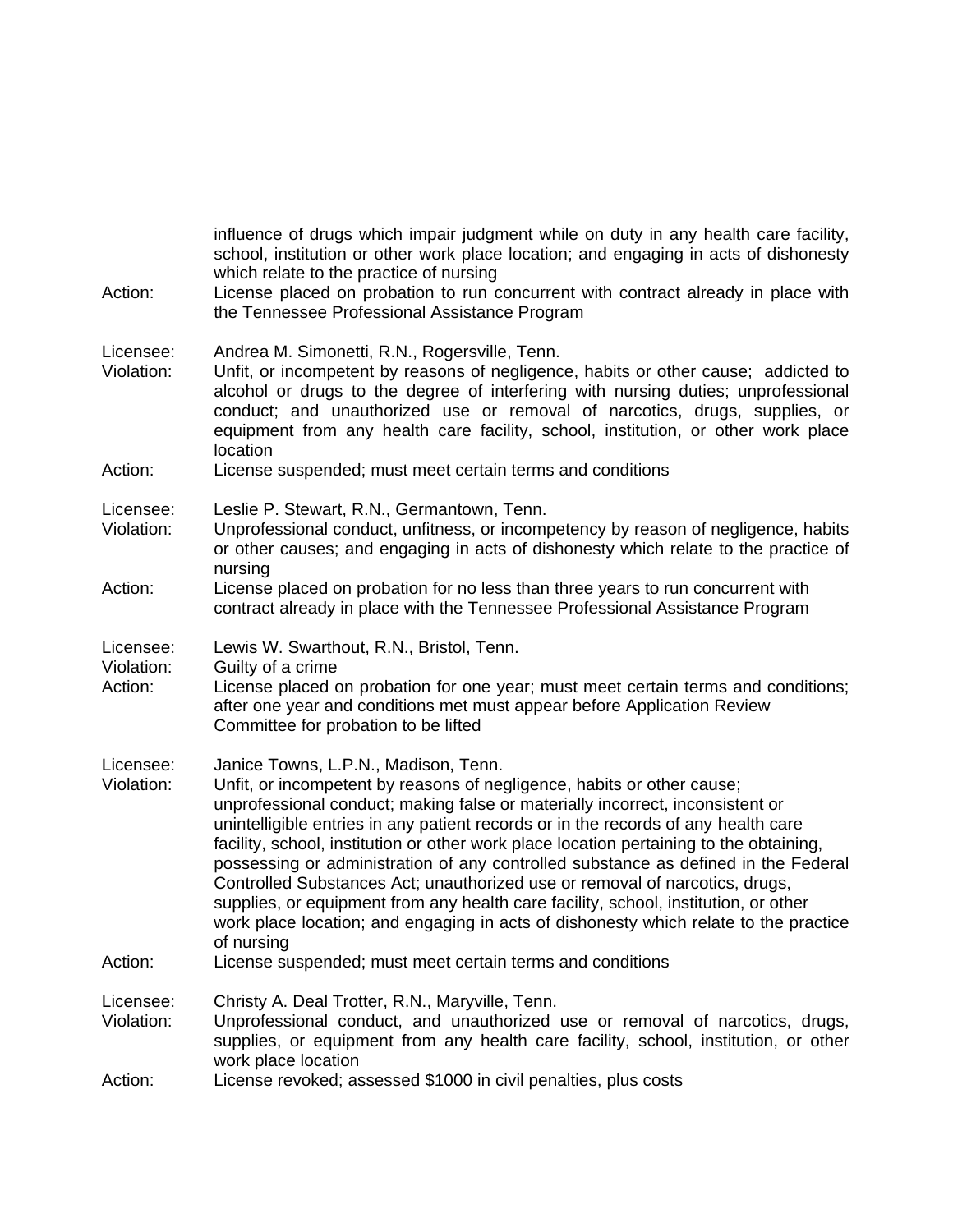| Licensee:<br>Violation:            | Somer N. White, R.N., Cleveland, Tenn.<br>Unprofessional conduct, unfitness, or incompetency by reason of negligence, habits<br>or other causes; and unauthorized use or removal of narcotics, drugs, supplies, or<br>equipment from any health care facility, school, institution, or other work place<br>location                                                                                                                                                                                                                                                                                                                                                                                                                                                                                                                                                                                                                                                                                                               |
|------------------------------------|-----------------------------------------------------------------------------------------------------------------------------------------------------------------------------------------------------------------------------------------------------------------------------------------------------------------------------------------------------------------------------------------------------------------------------------------------------------------------------------------------------------------------------------------------------------------------------------------------------------------------------------------------------------------------------------------------------------------------------------------------------------------------------------------------------------------------------------------------------------------------------------------------------------------------------------------------------------------------------------------------------------------------------------|
| Action:                            | License revoked                                                                                                                                                                                                                                                                                                                                                                                                                                                                                                                                                                                                                                                                                                                                                                                                                                                                                                                                                                                                                   |
| Licensee:<br>Violation:            | Charna M. Willoughby, R.N., Ashland City, Tenn.<br>Unprofessional conduct; failure to maintain a record for each patient which<br>accurately reflects the nursing problems and interventions for the patient and/or<br>failure to maintain a record for each patient which accurately reflects name and title<br>of the nurse providing care                                                                                                                                                                                                                                                                                                                                                                                                                                                                                                                                                                                                                                                                                      |
| Action:                            | License placed on probation for six months; assessed costs                                                                                                                                                                                                                                                                                                                                                                                                                                                                                                                                                                                                                                                                                                                                                                                                                                                                                                                                                                        |
| Licensee:<br>Violation:<br>Action: | Amy Winsett, R.N., Nashville, Tenn.<br>Unfit, or incompetent by reasons of negligence, habits or other cause;<br>unprofessional conduct; unauthorized use or removal of narcotics, drugs, supplies,<br>or equipment from any health care facility, school, institution, or other work place<br>location; and engaging in acts of dishonesty which relate to the practice of nursing;<br>the use of any intoxicating beverage or the illegal use of any narcotic or dangerous<br>drug while on duty while on duty in any health care facility, school, institution or<br>other work place location; being under the influence of alcoholic beverages, or<br>under the influence of drugs which impair judgment while on duty in any health care<br>facility, school, institution or other work place location; and engaging in acts of<br>dishonesty which relate to the practice of nursing<br>License placed on probation to run concurrent with contract already in place with<br>the Tennessee Professional Assistance Program |
| Licensee:<br>Violation:<br>Action: | April Wisdom, L.P.N., Lawrenceburg, Tenn.<br>Unprofessional conduct, unfitness, or incompetency by reason of negligence,<br>habits; and unauthorized use or removal of narcotics, drugs, supplies, or equipment<br>from any health care facility, school, institution, or other work place location<br>License placed on probation for no less than three years to run concurrent with<br>contract already in place with the Tennessee Professional Assistance Program                                                                                                                                                                                                                                                                                                                                                                                                                                                                                                                                                            |

# **BOARD OF PHARMACY**

| Licensee:<br>Violation: | Laura Leigh Allen, D.Ph., Pikeville, Tenn.<br>Dishonorable, immoral, unethical or unprofessional conduct with regard to the<br>removal of a controlled substance from a pharmacy without prescriber authorization |
|-------------------------|-------------------------------------------------------------------------------------------------------------------------------------------------------------------------------------------------------------------|
| Action:                 | License indefinitely suspended                                                                                                                                                                                    |
| Licensee:<br>Violation: | Ejike Arinze, D. Ph., Clarksville, Tenn.<br>Failure to provide patient and/or caregiver counseling for new prescriptions and/or<br>refills in violation of Board rules                                            |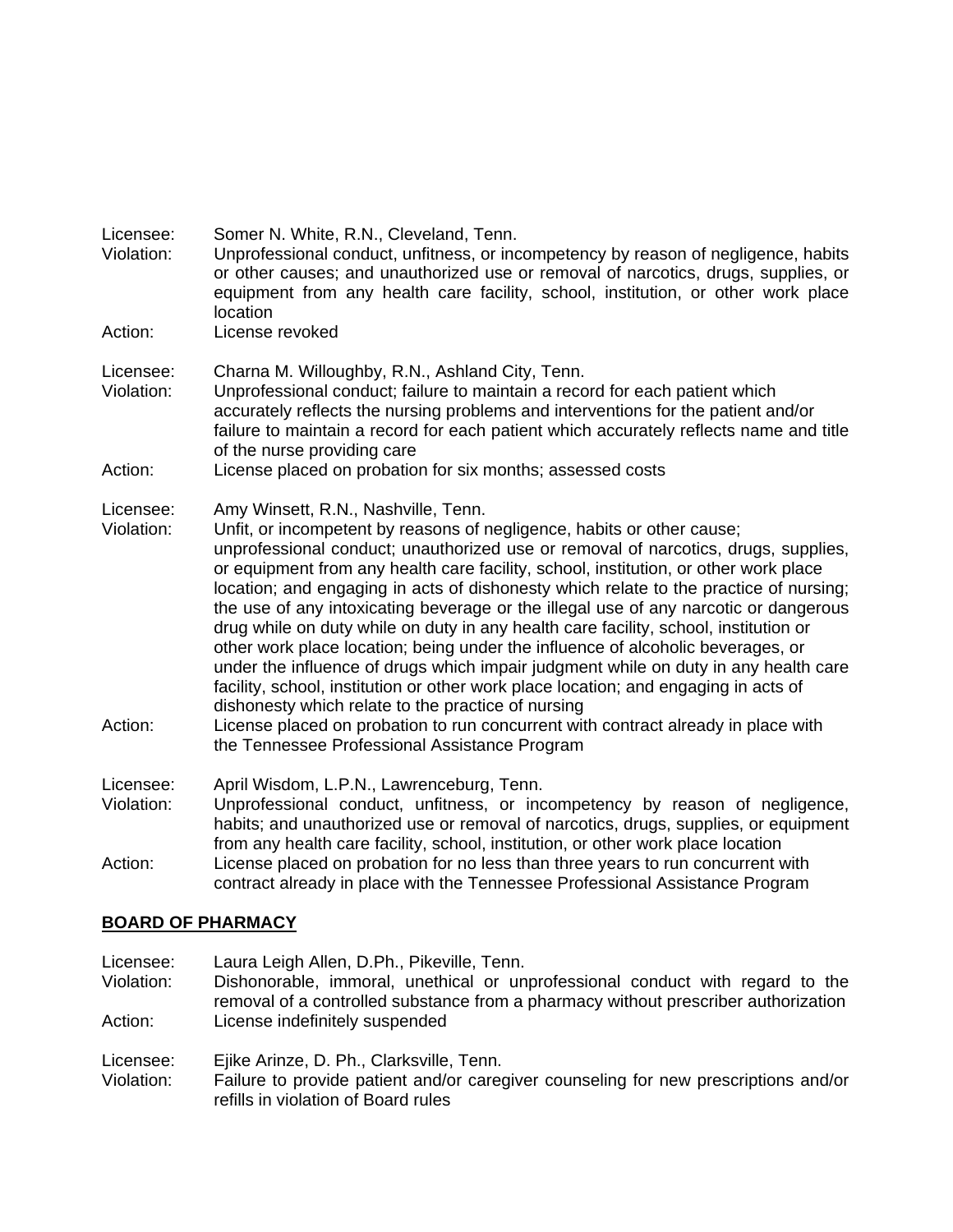| Action:                            | Assessed \$500 in civil penalties                                                                                                                                                                                                                                                                                                                                                                                        |
|------------------------------------|--------------------------------------------------------------------------------------------------------------------------------------------------------------------------------------------------------------------------------------------------------------------------------------------------------------------------------------------------------------------------------------------------------------------------|
| Licensee:<br>Violation:<br>Action: | Wesley Fate Ball, D.Ph., Newport, Tenn.<br>Dishonorable, immoral, unethical or unprofessional conduct with regard to the<br>removal of a controlled substance from a pharmacy without prescriber authorization<br>License indefinitely suspended                                                                                                                                                                         |
|                                    |                                                                                                                                                                                                                                                                                                                                                                                                                          |
| Licensee:<br>Violation:            | Mohamed Bamsa, D. Ph., Nashville, Tenn.<br>Failure to provide patient counseling for new prescriptions and/or refills in violation<br>of Board rules                                                                                                                                                                                                                                                                     |
| Action:                            | Assessed \$500 in civil penalties                                                                                                                                                                                                                                                                                                                                                                                        |
| Licensee:<br>Violation:            | Sharonda Lachelle Bass, D. Ph., Mt. Juliet, Tenn.<br>Failure to provide patient and/or caregiver counseling for new prescriptions and/or<br>refills in violation of Board rules                                                                                                                                                                                                                                          |
| Action:                            | Assessed \$500 in civil penalties                                                                                                                                                                                                                                                                                                                                                                                        |
| Licensee:<br>Violation:            | Melissa Brunson Bradley, D.Ph., Dyersburg, Tenn.<br>Dishonorable, immoral, unethical, or unprofessional conduct with regard to filling                                                                                                                                                                                                                                                                                   |
| Action:                            | unauthorized prescriptions for controlled substances<br>License placed on probation for two years; shall not fill prescriptions for her or<br>family members; shall continue to see a medical doctor who specializes in pain<br>management and monitor condition and follow any and all recommendations; and<br>shall abide by all federal and state laws and rules relating to drugs and to the<br>practice of pharmacy |
| Licensee:                          | Phillip Bradley, D.Ph., Bradley Drug Company, Bradley Home Health Care or                                                                                                                                                                                                                                                                                                                                                |
| Violation:                         | Bradley Extended Care, Nashville, Tenn.<br>Failure to obtain a license to operate a practice site, allowing the processing and<br>dispensing of prescriptions through an unlicensed practice site, and failure to<br>provide patient counseling for prescriptions in violation of Board rules                                                                                                                            |
| Action:                            | Cease and desist; and assessed \$1000 in civil penalties                                                                                                                                                                                                                                                                                                                                                                 |
| Licensee:<br>Violation:            | Verdella Broadus, R.T., Antioch, Tenn.<br>Dishonorable, immoral, unethical or unprofessional conduct with regard to the                                                                                                                                                                                                                                                                                                  |
| Action:                            | removal of a controlled substance from a pharmacy without prescriber authorization<br><b>Registration revoked</b>                                                                                                                                                                                                                                                                                                        |
| Licensee:<br>Violation:            | Kevin M. Brown, D.Ph., Knoxville, Tenn.<br>Dishonorable, immoral, unethical or unprofessional conduct with regard to the<br>removal of controlled substances from a pharmacy without prescriber authorization                                                                                                                                                                                                            |
| Action:                            | License indefinitely suspended                                                                                                                                                                                                                                                                                                                                                                                           |
| Licensee:<br>Violation:            | Debbie L. Chadwell, R.T., Rose Hill, Va.<br>Convicted of a crime                                                                                                                                                                                                                                                                                                                                                         |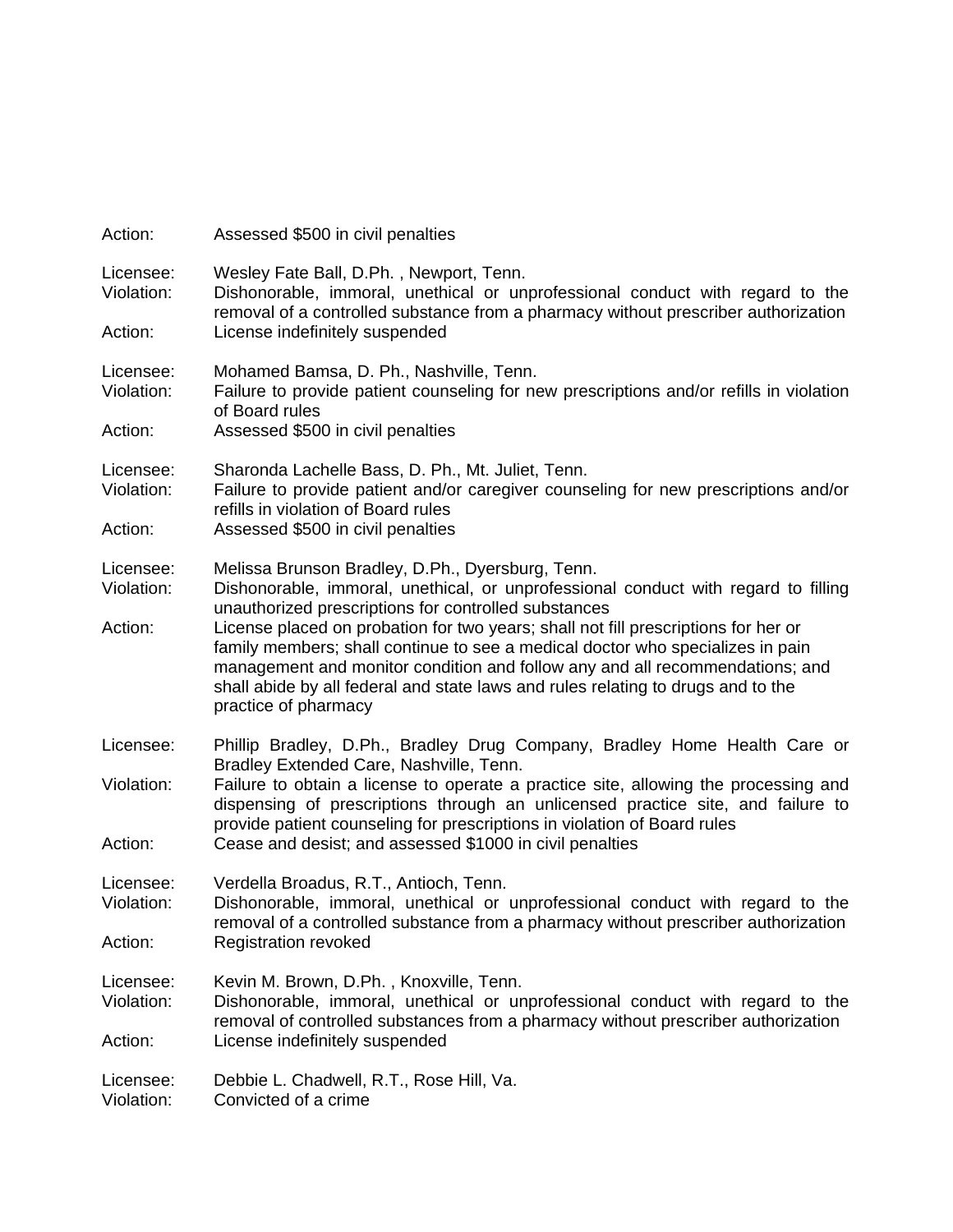| Action:                            | <b>Registration revoked</b>                                                                                                                                                                                                                                                                                                                                                                                                                                                                                                                                  |
|------------------------------------|--------------------------------------------------------------------------------------------------------------------------------------------------------------------------------------------------------------------------------------------------------------------------------------------------------------------------------------------------------------------------------------------------------------------------------------------------------------------------------------------------------------------------------------------------------------|
| Licensee:<br>Violation:<br>Action: | Coleman Clark, D. Ph., Cookeville, Tenn.<br>Failure to provide patient counseling on new and/or refilled prescriptions and<br>exceeding the supervisor-pharmacist to pharmacy technician ratio, as set forth by<br><b>Board rules</b><br>Assessed \$750 in civil penalties                                                                                                                                                                                                                                                                                   |
| Licensee:<br>Violation:<br>Action: | Kent D. Coleman, D. Ph., Memphis, Tenn.<br>Dishonorable, immoral, unethical, or unprofessional conduct by failing to hold the<br>health and safety of each patient as the first consideration and failing to provide<br>complete and uncompromised pharmaceutical services<br>License placed on probation for two years; must complete a continuing education<br>course on medication safety within sixty days upon execution of the order; and shall<br>abide by all federal and state laws and rules relating to drugs and to the practice of<br>pharmacy. |
| Licensee:<br>Violation:<br>Action: | Lindy Nicole Crockett, R.T., Chattanooga, Tenn.<br>Dishonorable, immoral, unethical or unprofessional conduct with regard to the<br>removal of controlled substances from a pharmacy without prescriber authorization<br><b>Registration revoked</b>                                                                                                                                                                                                                                                                                                         |
| Licensee:<br>Violation:<br>Action: | CVS Pharmacy #3963, Chattanooga, Tenn.<br>Operated pharmacy on expired license<br>Assessed \$400 in civil penalties                                                                                                                                                                                                                                                                                                                                                                                                                                          |
| Licensee:<br>Violation:<br>Action: | CVS Pharmacy #4428, Hixson, Tenn.<br>Operated pharmacy on expired license<br>Assessed \$400 in civil penalties                                                                                                                                                                                                                                                                                                                                                                                                                                               |
| Licensee:<br>Violation:<br>Action: | CVS Pharmacy #6412, Nashville, Tenn.<br>Pharmacy staff failed to provide counseling to patients and/or patient caregivers for<br>new prescriptions and/or refills in violation of Board rules<br>Assessed \$1000 in civil penalties                                                                                                                                                                                                                                                                                                                          |
| Licensee:<br>Violation:<br>Action: | CVS Pharmacy #6434, Cookeville, Tenn.<br>Pharmacy staff failed to provide counseling to patients and/or patient caregivers for<br>new prescriptions and/or refills in violation of Board rules<br>Assessed \$1000 in civil penalties                                                                                                                                                                                                                                                                                                                         |
| Licensee:<br>Violation:<br>Action: | Matthew Donio, D. Ph., Hendersonville, Tenn.<br>Failed to provide counseling to patients for new prescriptions and/or refills in<br>violation of Board rules<br>Assessed \$500 in civil penalties                                                                                                                                                                                                                                                                                                                                                            |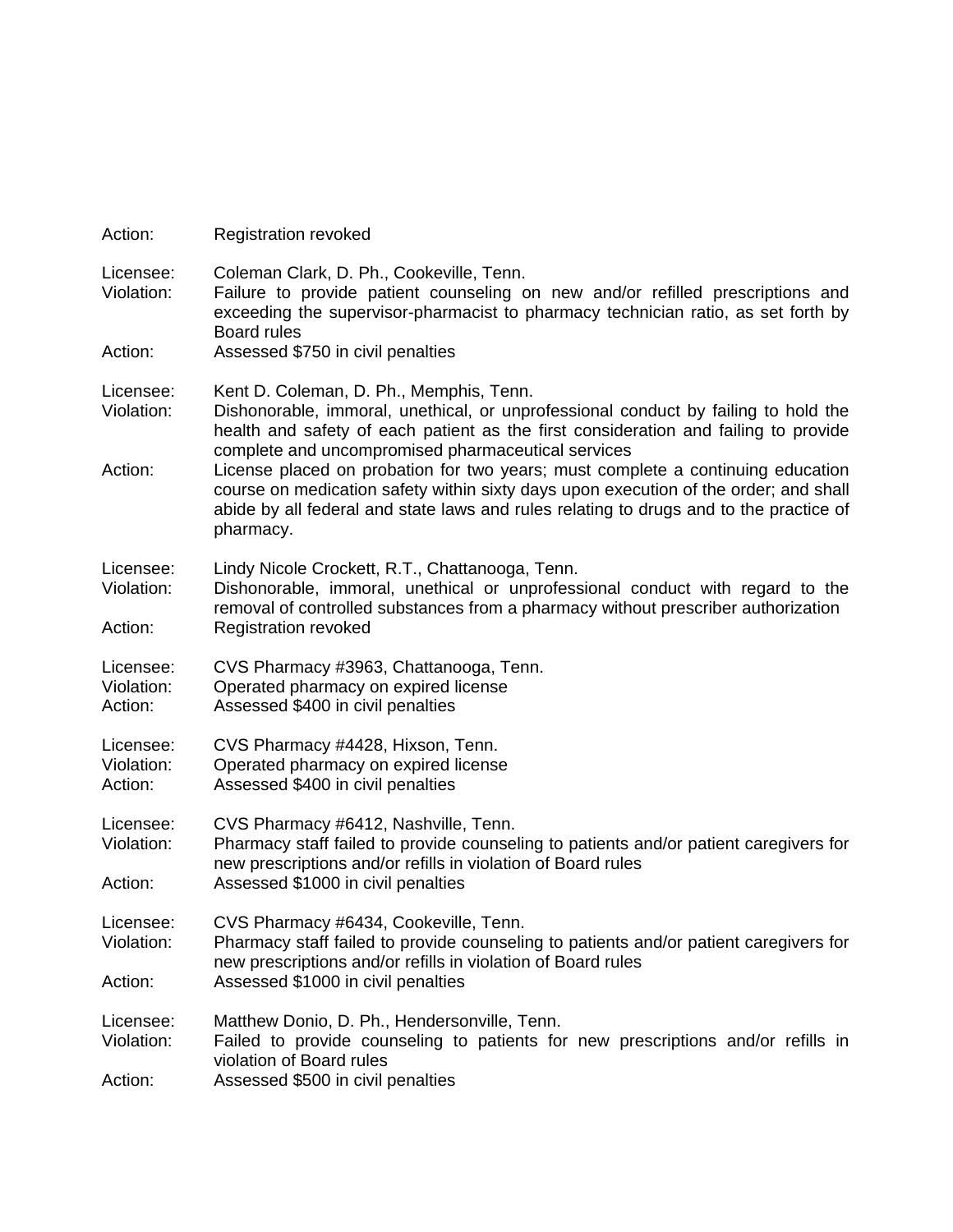| Licensee:<br>Violation:<br>Action: | Stephen R. Goss, D.Ph., Newport, Tenn.<br>Dishonorable, immoral, unethical or unprofessional conduct with regard to the<br>removal of a controlled substance from a pharmacy without prescriber authorization<br>License indefinitely suspended                                                                                                                                               |
|------------------------------------|-----------------------------------------------------------------------------------------------------------------------------------------------------------------------------------------------------------------------------------------------------------------------------------------------------------------------------------------------------------------------------------------------|
| Licensee:<br>Violation:<br>Action: | Jason D. Heck, D.Ph., Memphis, Tenn.<br>unethical, or unprofessional conduct for altering<br>Dishonorable, immoral,<br>prescriptions and dispensing medications in violation of federal and state drug laws.<br>License placed on probation for two years; shall not fill prescriptions for himself or<br>family members; and shall abide by all federal and state laws and rules relating to |
|                                    | drugs and to the practice of pharmacy                                                                                                                                                                                                                                                                                                                                                         |
| Licensee:<br>Violation:            | Jennifer Brown Herrell, D.Ph., South Pittsburg, Tenn.<br>Dishonorable, immoral, unethical or unprofessional conduct with regard to the<br>removal of a controlled substance from a pharmacy without prescriber authorization                                                                                                                                                                  |
| Action:                            | License indefinitely suspended                                                                                                                                                                                                                                                                                                                                                                |
| Licensee:<br>Violation:            | Nicholas J. Hood, R.T., Knoxville, Tenn.<br>Dishonorable, immoral unethical or unprofessional conduct for the removal of a<br>narcotic from a pharmacy without authorization from a licensed prescriber and in<br>violation of T.C.A. §§ 53-10-104 and 105                                                                                                                                    |
| Action:                            | <b>Registration revoked</b>                                                                                                                                                                                                                                                                                                                                                                   |
| Licensee:<br>Violation:            | Gus W. House, D.Ph., Cookeville, Tenn.<br>Failure to provide patient counseling for new prescriptions and/or refills in violation<br>of Board rules                                                                                                                                                                                                                                           |
| Action:                            | Assessed \$500 in civil penalties                                                                                                                                                                                                                                                                                                                                                             |
| Licensee:<br>Violation:            | Katherine Cole Hudson, D.Ph., Nashville, Tenn.<br>Failure to provide patient counseling for refilled prescriptions in violation of Board<br>rules                                                                                                                                                                                                                                             |
| Action:                            | Assessed \$500 in civil penalties                                                                                                                                                                                                                                                                                                                                                             |
| Licensee:<br>Violation:            | Jonathan M. Keisling, R.T., Cove, Ar.<br>Dishonorable, immoral unethical or unprofessional conduct for the taking and<br>consuming of medication from a pharmacy without authorization from a prescriber<br>and in violation of T.C.A. §§ 53-10-104 and 105                                                                                                                                   |
| Action:                            | <b>Registration revoked</b>                                                                                                                                                                                                                                                                                                                                                                   |
| Licensee:<br>Violation:            | Kroger Pharmacy #895, Nashville, Tenn.<br>Pharmacy staff failed to perform or offer counseling to patients or patient caregivers<br>in violation of Board rules                                                                                                                                                                                                                               |
| Action:                            | Assessed \$1000 in civil penalties                                                                                                                                                                                                                                                                                                                                                            |
| Licensee:                          | Christina L. McCartney, D.Ph., Whitwell, Tenn.                                                                                                                                                                                                                                                                                                                                                |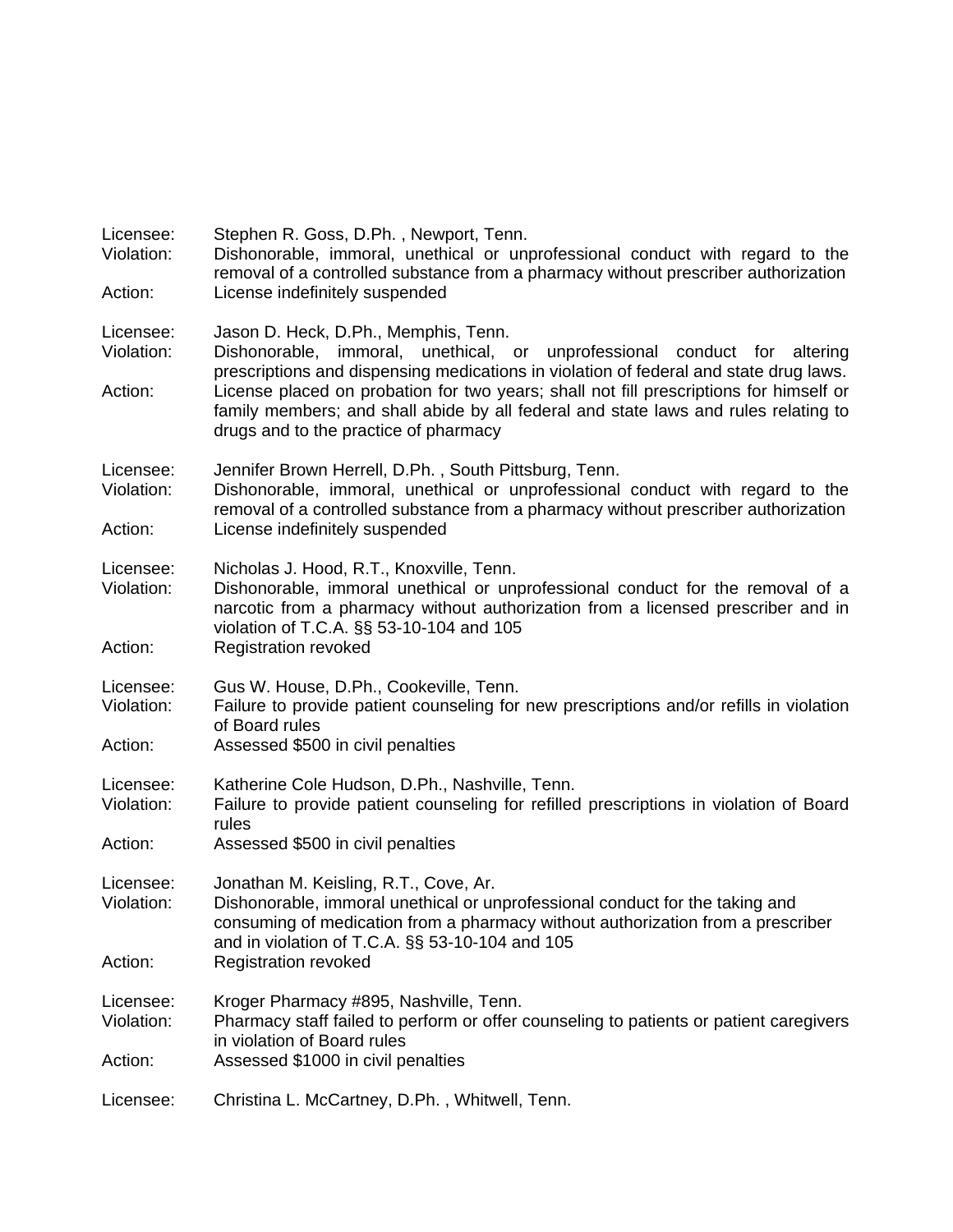| Violation:              | Dishonorable, unprofessional and unethical conduct regarding the removal of<br>medications from a pharmacy without prescriber authorization and for her own<br>personal use                                                                                               |
|-------------------------|---------------------------------------------------------------------------------------------------------------------------------------------------------------------------------------------------------------------------------------------------------------------------|
| Action:                 | License indefinitely suspended                                                                                                                                                                                                                                            |
| Licensee:<br>Violation: | Lois P. McClure, D.Ph., Gallatin, Tenn.<br>Failed to provide patient counseling to patients or caregivers for new prescriptions<br>dispensed from pharmacy in violation of Board rules                                                                                    |
| Action:                 | Assessed \$500 in civil penalties                                                                                                                                                                                                                                         |
| Licensee:<br>Violation: | Lanny Tallyn Mize, D.Ph., Nashville, Tenn.<br>Failed to provide patient counseling to patients or caregivers for new prescriptions<br>and failed to offer patient counseling for refilled prescriptions in violation of Board<br>rules                                    |
| Action:                 | Assessed \$500 in civil penalties                                                                                                                                                                                                                                         |
| Licensee:<br>Violation: | Titilola O. Ogundiya, D.Ph., Hermitage, Tenn.<br>Failed to provide patient counseling to patients or caregivers for new prescriptions<br>and failed to offer patient counseling for refilled prescriptions in violation of Board<br>rules                                 |
| Action:                 | Assessed \$500 in civil penalties                                                                                                                                                                                                                                         |
| Licensee:<br>Violation: | David N. Park, D.Ph., Covington, Tenn.<br>Unprofessional and illegal conduct for the removal of a controlled substance from a<br>pharmacy without authorization                                                                                                           |
| Action:                 | License indefinitely suspended                                                                                                                                                                                                                                            |
| Licensee:<br>Violation: | James A. Parker, D.Ph., Jasper, Tenn.<br>Dishonorable, immoral, unethical and unprofessional conduct relative to the<br>removal of a medication from a pharmacy without prescriber authorization and for<br>personal consumption                                          |
| Action:                 | License indefinitely suspended                                                                                                                                                                                                                                            |
| Licensee:<br>Violation: | Tabitha G. Ragland, D.Ph., Murfreesboro, Tenn.<br>Allowed four individuals to work at a pharmacy site as pharmacy technicians<br>without proper registration with the Board                                                                                               |
| Action:                 | Assessed \$1600 in civil penalties                                                                                                                                                                                                                                        |
| Licensee:<br>Violation: | Melissa Ann Smallen, R.T., Loudon, Tenn.<br>Dishonorable, immoral, unethical or unprofessional conduct with regard to the<br>removal of a controlled substance from a pharmacy without prescriber authorization<br>and in violation of T.C.A. $\S$ $\S$ 53-10-104 and 105 |
| Action:                 | <b>Registration revoked</b>                                                                                                                                                                                                                                               |
| Licensee:               | William B. Staggs, D.Ph., Nashville, Tenn.                                                                                                                                                                                                                                |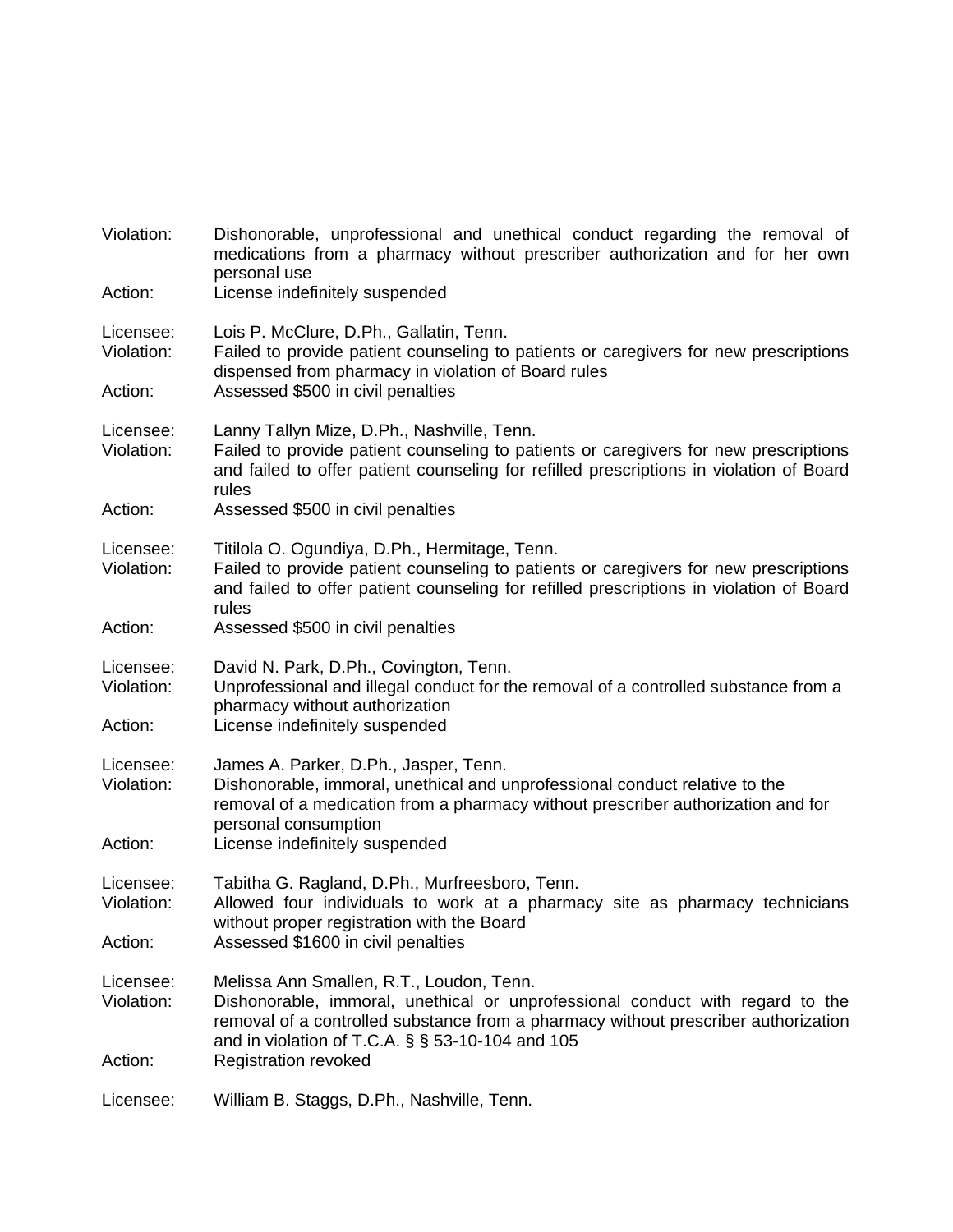| Violation:<br>Action:              | Allowed three individuals to work at pharmacy as pharmacy technicians without<br>proper registration with the Board<br>Assessed \$1500 in civil penalties                                                                                                                                                                                                                          |
|------------------------------------|------------------------------------------------------------------------------------------------------------------------------------------------------------------------------------------------------------------------------------------------------------------------------------------------------------------------------------------------------------------------------------|
| Licensee:<br>Violation:            | Jeffrey G. Street, D.Ph., Johnson City, Tenn.<br>Engaging in activity which resulted in the revocation of the Federal Drug<br>Enforcement Administration registration for the pharmacy<br>License restricted; may not dispense controlled substances; and must surrender<br>state Drug Enforcement Administration license                                                          |
| Action:                            |                                                                                                                                                                                                                                                                                                                                                                                    |
| Licensee:<br>Violation:<br>Action: | Maurice Tyree, D.Ph., Memphis, Tenn.<br>Violation of Board rules governing the temporary absence of a pharmacist for<br>exceeding the allowable hour of absence, allowing technicians to continue to<br>dispense in his absence, and failing to provide the mandatory counseling to<br>patient/caregivers<br>Assessed \$1000 in civil penalties                                    |
| Licensee:<br>Violation:<br>Action: | Melody Suzanne Vaughn, R.T., Philadelphia, Tenn.<br>Dishonorable, immoral, unethical or unprofessional conduct and violation of the<br>laws of the state or of the United States relating to drugs relative to the removal of<br>drugs from a pharmacy without authorization from a licensed prescriber<br><b>Registration revoked</b>                                             |
| Licensee:<br>Violation:<br>Action: | Tariq Waqar, D.Ph., Brentwood, Tenn.<br>Exceeded the supervisor-pharmacist to pharmacy technician ratio, as set forth by<br>Board rule<br>Assessed \$150 in civil penalties                                                                                                                                                                                                        |
| Licensee:<br>Violation:<br>Action: | Walgreens Pharmacy #3221, Madison, Tenn.<br>Pharmacy staff failed to provide counseling to patients or patient caregivers in<br>accordance with Board rule<br>Assessed \$1,000 in civil penalties                                                                                                                                                                                  |
| Licensee:<br>Violation:<br>Action: | Shari Fox Wall, D.Ph., Dickson, Tenn.<br>Addicted to the use of alcohol, narcotics or other drugs; exhibited an incapacity of a<br>nature that prevents a pharmacist from engaging in the practice of pharmacy with<br>reasonable skill, confidence and safety to the public; and dishonorable, immoral,<br>unethical or unprofessional conduct.<br>License indefinitely suspended |
| Licensee:<br>Violation:<br>Action: | Wal-Mart Pharmacy #710, Hermitage, Tenn.<br>Pharmacy staff failed to provide counseling to patients or patient caregivers in<br>accordance with Board rule<br>Assessed \$1000 in civil penalties                                                                                                                                                                                   |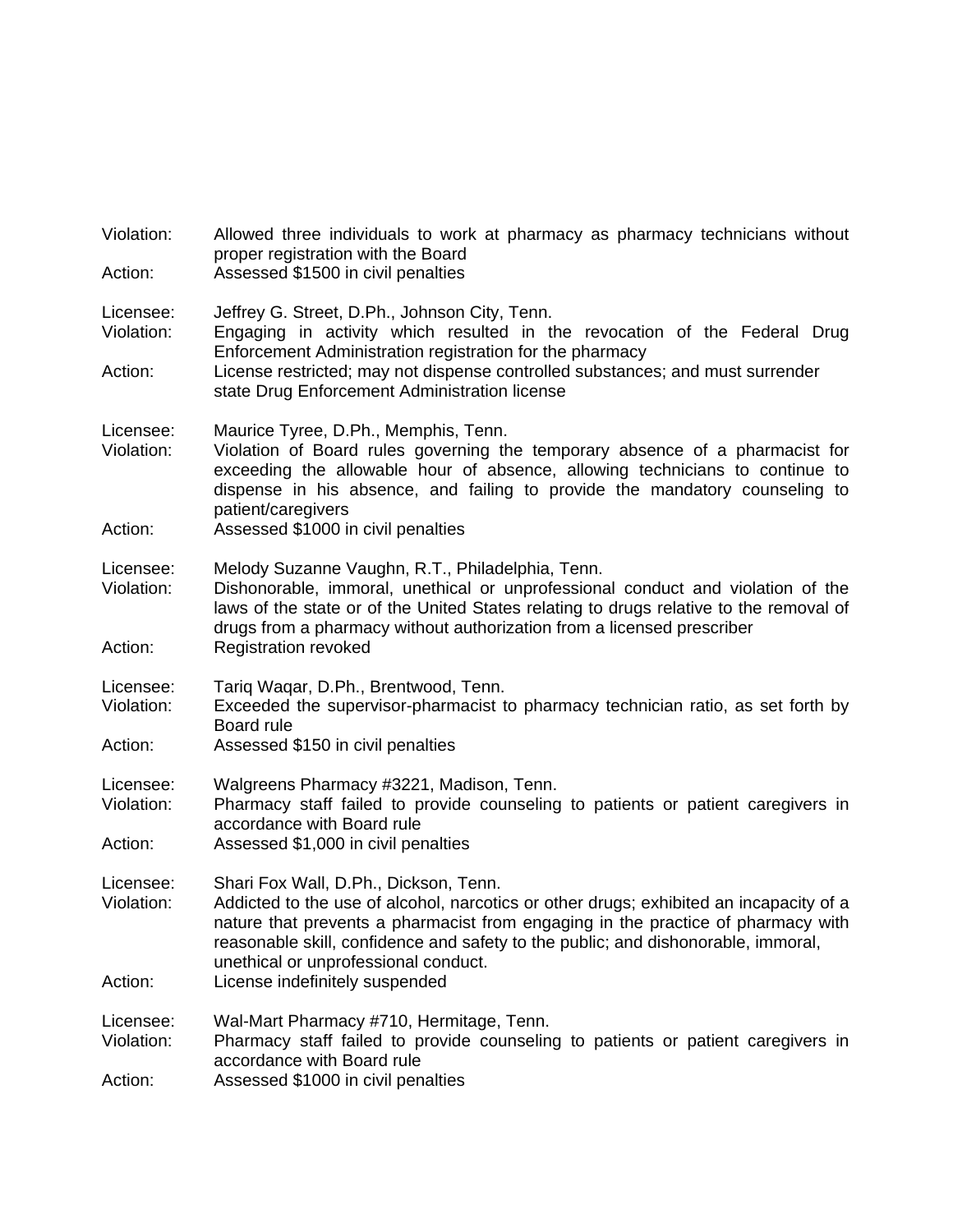| Licensee:<br>Violation: | Wal-Mart Pharmacy #2322, Cordova, Tenn.<br>Pharmacy staff misfilled a prescription and failed to provide patient counseling, as<br>required by Board rule, which could have prevented the medication error               |
|-------------------------|--------------------------------------------------------------------------------------------------------------------------------------------------------------------------------------------------------------------------|
| Action:                 | Assessed \$1,000 in civil penalties                                                                                                                                                                                      |
| Licensee:               | Wal-Mart Pharmacy #5122, Memphis, Tenn.                                                                                                                                                                                  |
| Violation:              | Pharmacy staff dispensed new prescription to patient who was not prescribed the<br>medication and failed to provide the patient counseling as required by Board rule,<br>which would have prevented the medication error |
| Action:                 | Assessed \$1000 in civil penalties                                                                                                                                                                                       |
| Licensee:               | Mark Wilson, D.Ph., Cordova, Tenn.                                                                                                                                                                                       |
| Violation:              | Misfilled new prescription and failed to provide patient counseling, as required by                                                                                                                                      |
|                         | Board rule                                                                                                                                                                                                               |
| Action:                 | Assessed \$500 in civil penalties                                                                                                                                                                                        |

### **BOARD OF LICENSED PROFESSIONAL COUNSELORS, LICENSED MARTIAL AND FAMILY THERAPIST AND LICENSED PASTORAL THERAPIST**

| Licensee:  | Brenda B. Berretta, L.P.C., Memphis, Tenn. *                                  |
|------------|-------------------------------------------------------------------------------|
| Violation: | Failed to properly maintain or submit sufficient continuing education credits |
| Action:    | Assessed \$200 in civil penalties                                             |
| Licensee:  | Mark P. Finton, L.M.F.T., Trenton, Tenn. *                                    |
| Violation: | Failed to properly maintain or submit sufficient continuing education credits |
| Action:    | Assessed \$200 in civil penalties                                             |
| Licensee:  | Melody G. Stone, L.M.F.T., Chattanooga, Tenn. *                               |
| Violation: | Failed to properly maintain or submit sufficient continuing education credits |
| Action:    | Assessed \$200 in civil penalties                                             |

*\*This practitioner was disciplined on May 15, 2009, and the information was not furnished in time for last month's news release.* 

### **BOARD OF EXAMINERS IN PSYCHOLOGY**

- Licensee: Kathryn Rebecca Hall Taylor, Sr. P.E., Murfreesboro, Tenn. \*
- Violation: Unprofessional, dishonorable or unethical conduct
- Action: Must meet certain terms and conditions

*\*This practitioner was disciplined on May 21, 2009, and the information was not furnished in time for last month's news release.*